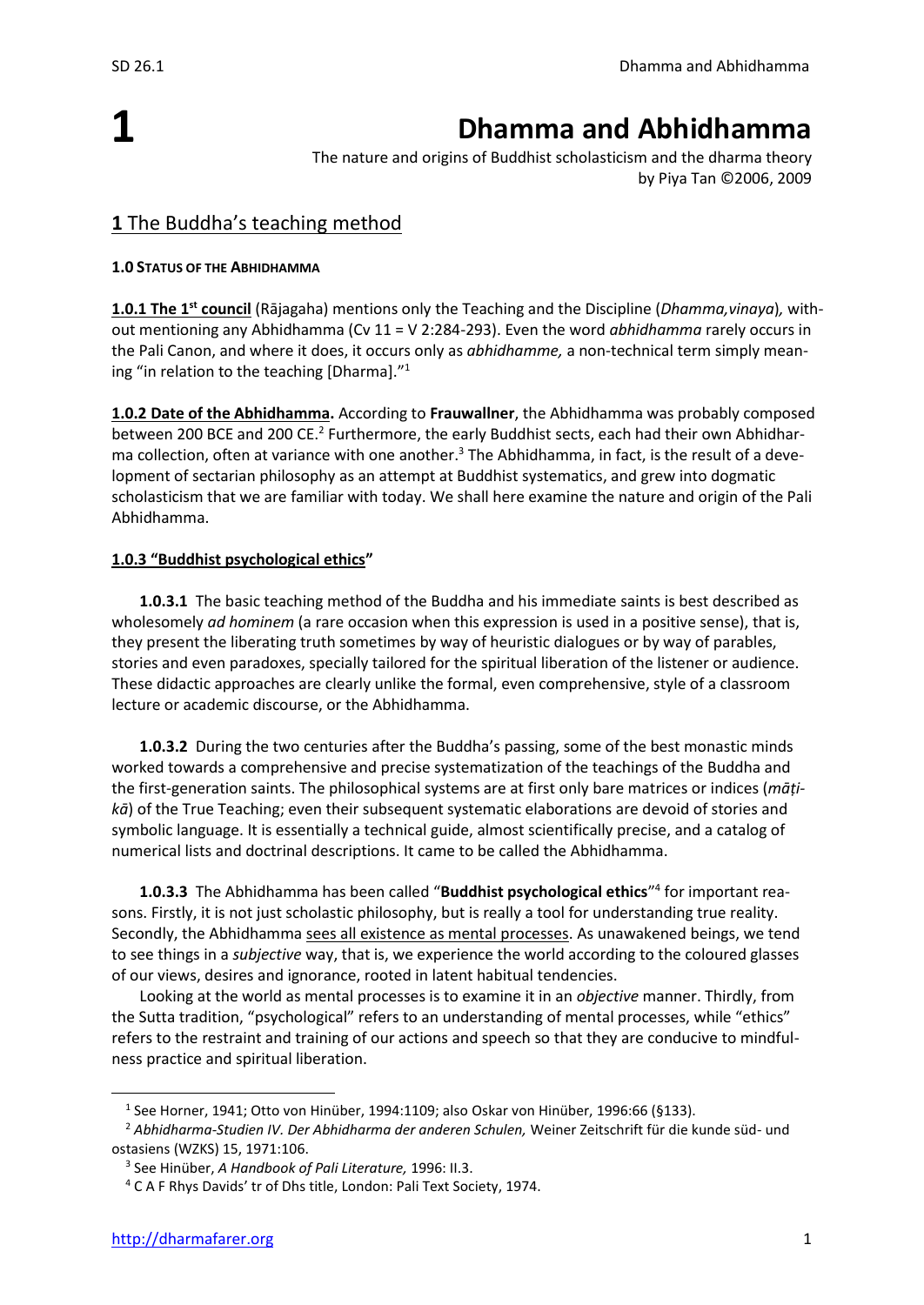#### **1.1 ORIGINS OF ABHIDHAMMA**

**1.1.0 Analayo** has written a helpful booklet, entitled *The Dawn of Abhidhamma* (Hamburg University Press, 2014). The key ideas of this work are given here with relevant comments. The book should be read in its entirety.

#### **1.1.1 "About the Dharma"**

**1.1.1.1** Originally, the term *abhidhamma* simply means "about (*abhi-*) + the Dharma (*dhamma*)," paired with *abhivinaya,* "about the Vinaya." In other words, the Abhidhamma started off as a commentary on the suttas, especially after the Buddha's passing, so that people have a better understanding of his teachings in his absence. The early Abhidhamma texts were essentially comprehensive lists and commentarial in nature.<sup>5</sup>

**1.1.1.2** An example of such comprehensive lists are the last two books of the Dīgha Nikāya, that is, **the Saṅgīti Sutta** (D 34) and **the Das'uttara Sutta** (D 34). The Saṅgīti Sutta ("the Congregational Recital Discourse") is a summary of teachings, given in sets, beginning with ones up to tens. **The Das'uttara Sutta** ("the Up to Ten Discourse"), like the Saṅgīti Sutta, to which it is closely related, classifies teachings numerically, beginning with ones (eg the one thing to be cultivated) up to tens (eg the 10 wholesome courses of action).

**1.1.1.3** The exegetical style (dealing with doctrinal explanations) of both these Suttas provides one of the earliest canonical recensions of the "matrices" (lists, sg "matrix") (*māṭikā;* Skt *mātṛkā*), suggesting the beginnings of the Abhidhamma. Their numerical style suggests that they are late suttas.<sup>6</sup>

#### **1.1.2 The Buddha's omniscience**

**1.1.2.1** The innovators behind the Abhidhamma ideology attempt to have a complete map of everything that are in any way related to the path. To do this, it is necessary to know everything, or rather the teacher, that is, the Buddha, must be seen to know everything: he is seen as being omniscient. The totality of the Buddha's omniscience is expressed in comprehensive exposition of his wisdom in the Abhidhamma works.

**1.1.2.2** The comprehensiveness of the Abhidhamma ensures that, despite the Buddha's absence, the information needed for progress on the path is readily available. Although such information is already preserved in the suttas, it is not well organized. The Abhidhamma is seens that presenting a comprehensive analytical exposition of ultimate reality.<sup>7</sup>

#### **1.1.3 The truths and dhyanas**

The comprehensive hand of Abhidhamma is seen at work in **the Mahā Satipaṭṭhāna Sutta** (D 22), where we have a detailed analysis of the 4 noble truths and the dhyanas.<sup>8</sup> A similar detailed analysis is also found in **the Anupāda Sutta** (M 111), a record of Sāriputta's spiritual progress up to awakening.<sup>9</sup>

<sup>5</sup> See Analayo 2014: 69-89; also I B Horner 1941.

<sup>6</sup> See Analayo 2014:21-53

<sup>7</sup> See Analayo 2014:91-100.

<sup>8</sup> See D 22 @ SD 13.2.

<sup>9</sup> See M 111 @ SD 56.4. Analayo 2014:100-110.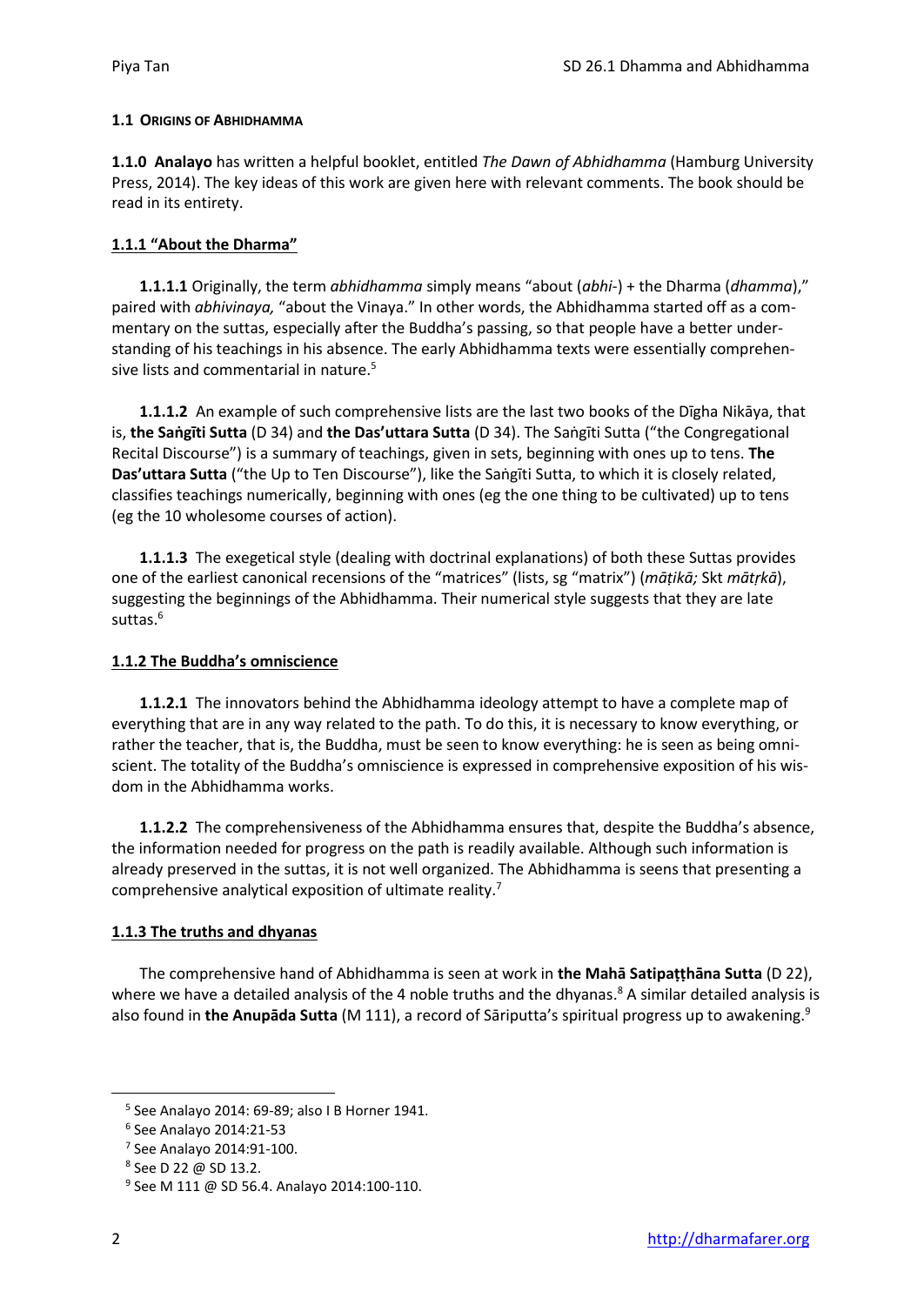Here we begin to see the Abhidhamma becoming more of its own as it begins to apply formulations and terminology not found anywhere else. We can, for example, in the Mahā Satipaṭṭhāna, the coverage of the second and third noble truths, where craving is analyzed into a host of minor aspects.<sup>10</sup> The Anupāda Sutta attempts a comprehensive listing of all the mental factors found in a particular dhyana.<sup>11</sup>

#### **1.1.4 Cattārīsaka Sutta** (M 117)

**1.1.4.1** Further early development of the roots of Abhidhamma can be noticed in **the Cattārīsaka Suta** (M 117), <sup>12</sup> which has unique phrases and teachings not found anywhere else in the suttas, but abound in the Abhidhamma works. The Sutta (and so the Pali tradition, too) stands alone amongst the various Buddhist schools, in applying three instances of the path-factors (*magg'aṅga*): wrong pathfactor, mundane path-factor, and supremundane path-factor.<sup>13</sup>

**1.1.4.2** The most remarkable aspect of the Sutta's threefold exposition of intention is its distinction between mundane and supramundane instances of this path-factor, which is unique, and not found anywhere else, even in the suttas. The same distinction is made regarding the supremundane path-factors of right speech, right action, and right livelihood.<sup>14</sup>

**1.1.4.3** Furthermore, the phrase, "non-delighting ... abstaining ... refraining ... avoiding," occurs in the 4 Nikāyas, only in the Mahā Cattārīsaka Sutta, but recurs in the definition of the path-factors from the Abhidhamma viewpoint (*abhidhamma,bhājaniya*) in the Vibhaṅga.<sup>15</sup> In other words, this phrase is uniquely an Abhidhamma expression.

**1.1.4.4** Another point to note is the treatment of the path-factors from a supramundane viewpoint in the Sutta qualifies the mundane wholesome path-factors as "with influxes" (*s'āsava*) and as "ripening in birth-bases" (of future rebirths) (*upadhi,vepakka*).<sup>16</sup> Yet, the Sutta definitions of the pathfactors of right intention, right speech, and right livelihood recur in other suttas as part of a standard definition of the noble eightfold path that leads to the ending of suffering.<sup>17</sup>

**1.1.4.5** Then, there is the Sutta's usage of "path-factor" (*magg'aṅga*), which is identical to its usage in **the Dhamma,saṅgaṇī**, the first book of the Abhidhamma Piṭaka and the Commentaries. Here, path-factor refers to only the mind-moments during which the supramundane path is experienced. From this viewpoint, then, the mundane path-factors are unfit to be reckoned as "path-factors."<sup>18</sup>

#### **1.1.5 Apotheosis and Bodhisattva ideal**

As the Abhidhamma tries to see reality in a comprehensive way, the Buddha is also attributed omniscience so that he has such a complete knowledge. The process did not stop there: the Buddha

<sup>10</sup> D 22,19-21 @ 13.2.

<sup>11</sup> Eg M 111,4 @ SD 56.4. See Analayo 2014:100-110.

<sup>12</sup> M 117 @ SD 6.10.

<sup>13</sup> M 117,11-15 @ SD 6.10.

 $14$  M 117,16-33 @ SD 6.10.

<sup>15</sup> This phrase *ārati virati paṭivirati veramaṇī* only occurs in the Mahā Cattārīsaka S in the 4 Nikāyas [§§20, 26, 32] = M 3:74,9+35 & 75,25, but recurs in the def of the path-factors from the Abhidhamma viewpoint (*abhidhamma,bhājaniya*) in Vbh 106,31+36 & 107,4; cf on right speech: Dhs 63,35 & 64,2+7; Nc 462.

<sup>16</sup> M 117, 13 @ SD 6.10: see n ad loc.

<sup>17</sup> See their parallels in **Sacca Vibhaṅga S** (M 141,25-28), SD 11.11.

<sup>18</sup> See Analayo 2014:129-148.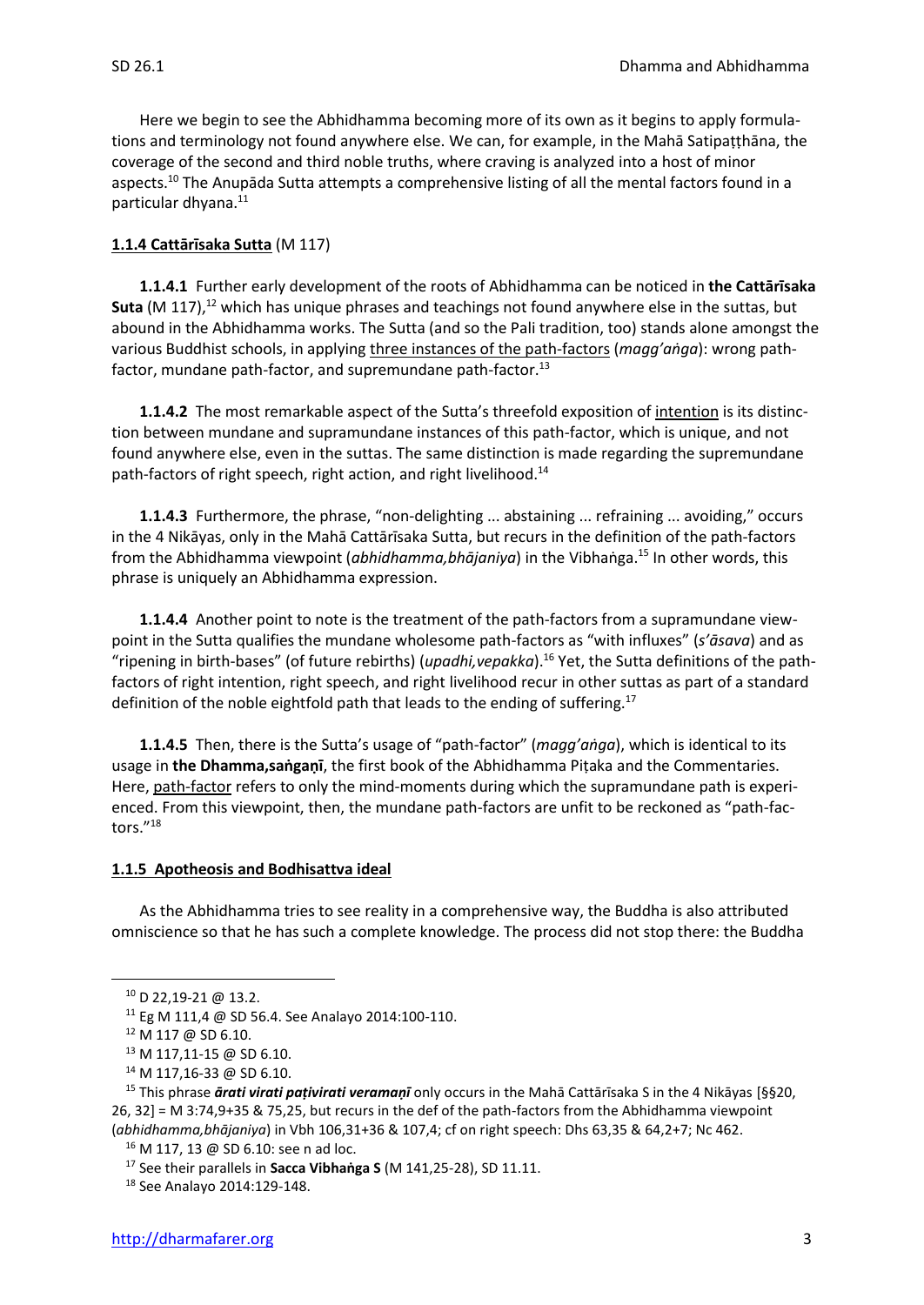went on to be apotheoisized, seen as a sort of eternal or mystical being. This led to the rise of the Bodhisattva ideal that we see fully developed the Mahāyāna.

As the Abhidhamma becomes more confident of the comprehensiveness and depth of its wisdom, it also grows beyond being merely a commentary on the Dharma. Abhidhamma begins to see itself as being the "Higher" (*abhi*) Doctrine (Dhatma). A parallel development occurred in the Mahāyāna: the Bodhisattva ideal is seen as "superior" (*mahā*) to the ancient arhat ideal, which is seen se "inferior" (*hīna*), because they still have to attain Buddhahood.<sup>19</sup>

#### **1.1.6 Need for authentication**

**1.1.6**.1 Finally, the Abhidhamma had to authenticate its own independent canon of scriptures. What better way that to take the matter to the heavens. The Theravāda introduced the story of the Buddha staying in the Heaven of the 33 to teach his mother, Mahā Māyā, the Abhidhamma. Except for some vague notion of filial piety, we are not given any clear understanding how or why Māyā was the best candidate for such an abstruse and comprehensive teaching.

**1.1.6.2** In the same vein, the Mahāyāna used pious myths to authenticate its new sutras and texts, claiming that these were ancient teachings hidden in some fabulous subterranean world of the nagas, serpent spirits. These texts contained teachings which the early Buddhists were too dense to understand. Now the time has come for their emergence, because the Mahāyāna mind is cleverer to fathom their teachings. So, like the Abhidhamma, the Mahāyāna, is superior to the Dharma of the historical Buddha himself.<sup>20</sup>

**1.1.6.3** These are some interesting new developments even in the Pali Canon itself, pointing to the early attempts at systematizing the teachings and describing the supramundane, which in fact should be experienced directly.<sup>21</sup> Analayo notes that "Instead of merely serving as a raft to be left behind once one has crossed over, however, the teachings on the path of awakening have given rise to analysis undertaken for its own sake, a trajectory that has led to the conceit of superiority and the need for authentication." (2014: 166)

#### **1.2 THE TWIN PURPOSE OF THE BUDDHA'S TEACHING**

**1.2.1** Even in the Buddha's time, Jainism and Brahmanism believed that God and soul were eternal: these beliefs were based on **eternalism**. To them, there were two kinds of souls: *the personal soul*, which was impure, and *the universal soul*, which was eternal. To get rid of the personal soul, they tortured the body, which was after all (in their view), an accumulation of karma, and a prison for the soul. Once they had "purified" their body or destroyed it, their personal soul posthumously reunited with the universal soul, or go to heaven. As such, these eternalists often devote themselves to selfmortification.

**1.2.2** On the other extreme end of the religious scale, there was **annihilationism,** the belief that *this is our only life, and that there is no afterlife*. There is neither heaven nor hell. So a nihilist's main objective is to enjoy life here and now. This philosophy and lifestyle are usually associated with the materialists, who live their lives for the sake of sense-indulgence.

**1.2.3** The Buddha declares that *self-mortification* is "painful, ignoble, useless" (*dukkha anariya anattha*), and that *self-indulgence* is "lowly, common, worldly, ignoble, useless" (*hīna gamma pothujja-*

<sup>19</sup> See Analayo 2014:148-156.

<sup>20</sup> See Analayo 2014:156-166.

 $21$  For a more detailed study, see Analayo 2014 esp 129-166 (ch 4).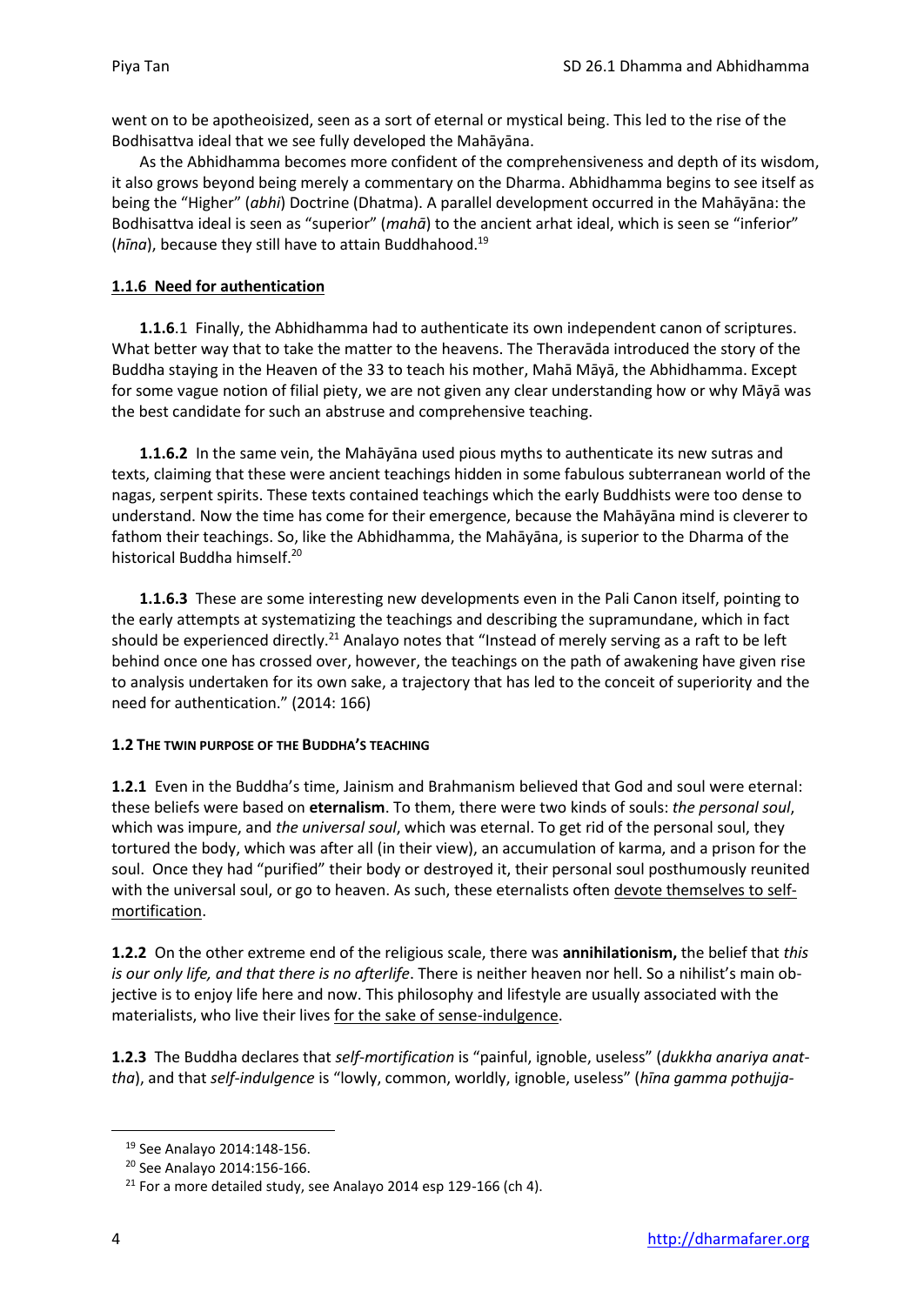*nika anariya anattha*). Self-mortification, however, is not condemned as "lowly, common, worldly" because it may be painful but does not break the moral precepts.

**1.2.4** The Buddha uses two basic methods to counter these two extreme wrong views. He teaches that self-mortification (arising from the wrong view of eternalism) can be overcome through the analysis (*vibhaṅga*) of reality, and that self-indulgence can be overcome by synthesis (*paccaya*).

Technically speaking, the two approaches of the Abhidhamma—analysis and synthesis—are used to counter the two extremes of wrong views prevalent in the world since even before the Buddha's times. While the analytical method (*vibhaṅga* or *vinibbhoga*) is effective in refuting and healing those prone to self-mortification or to eternalism, the synthetical method (*paccaya*) answers the challenge of self-indulgence and annihilationism (including materialism and nihilism).<sup>22</sup>

## **2** Analysis and synthesis

#### **2.1 THE 7 BOOKS**

**2.1.1** The Abhidhamma employs two methods or discourses: analysis and synthesis. By **analysis** (*vibhaṅga* or *vinibbhoga*) is meant the scrutiny of reality by dismantling it into its components so that we better understand its real nature. The main model used here is that of *the 5 aggregates*: what we take to be self is really comprised of five interacting dharmas, namely, form feeling, perception, formations, and consciousness, all operating without any abiding entity.<sup>23</sup> By **synthesis** (*paccaya*) is meant the examining the interdependent nature of causality and conditionality, how phenomena occur by way of many causes with many results, and so on. The main model here is that of *dependent arising*. 24

**2.1.2** Of the 7 books (*satta-p,pakaraṇa*) of the Theravāda Abhidhamma, the first five deal with the *analysis* of reality. The sixth, **the Paṭṭhāna,** deals with the *synthesis* of reality, that is, the nature of conditionality. The seventh, **the Kathā,vatthu,** is a very late work which deals with neither method, but is a *polemical* work, refuting outside views that the early Theravādins rejected. It was written by Moggalī,putta Tissa, president of the Council of Paṭalī,putra (c 350 BCE), when it was canonized.<sup>25</sup>

| (1) Dhamma, sangani – | list of dharmas         |              |
|-----------------------|-------------------------|--------------|
| (2) Vibhanga          | analysis of dharmas     |              |
| (3) Puggala Paññatti  | facts and conventions   | analysis     |
| (4) Dhātu, kathā      | elements of existence   |              |
| (5) Yamaka            | pairs of dharmas        |              |
| (6) Patthāna          | causal relationships    | $-synthesis$ |
| [(7) Kathā, vatthu    | a late polemical work ] |              |

(1) **Dhamma,saṅgaṇī** = Dhs ["Enumeration of Phenomena"] translated as *A Buddhist Manual of Psychological Ethics* by CAF Rhys Davids, London, 1923. An exhaustive catalogue of the ultimate constituents of existence.

(2) **Vibhaṅga** = Vbh ["Explanation; Commentary"] translated as *The Book of Analysia* by U Thittila, London, 1969. A self-contained study, dealing in turn with the following: aggregates, sense-bases, elements, truths, faculties, dependent origination, stations of mindfulness, supreme efforts, means to accomplishment, factors of enlightenment, the noble eightfold path, absorption, illimitables, training rules, analytical knowledges, kinds of knowledge, minor points (numerical list of defilements, and "the heart of the doctrine" (*dhamma,hadaya*), a psycho-cosmic topography of the Buddhist universe.

<sup>22</sup> On the extreme views of eternalism and of annihilationism, see eg **Kaccā(ya)na S** (S 12.15/2:16 f), SD 6.13. <sup>23</sup> See SD 17.

<sup>24</sup> See **Causality and conditionality,** SD 83.12.

<sup>25</sup> See Otto von Hinüber, *A Handbook of Pali Literature,* 1996: 643-75 (§II.3).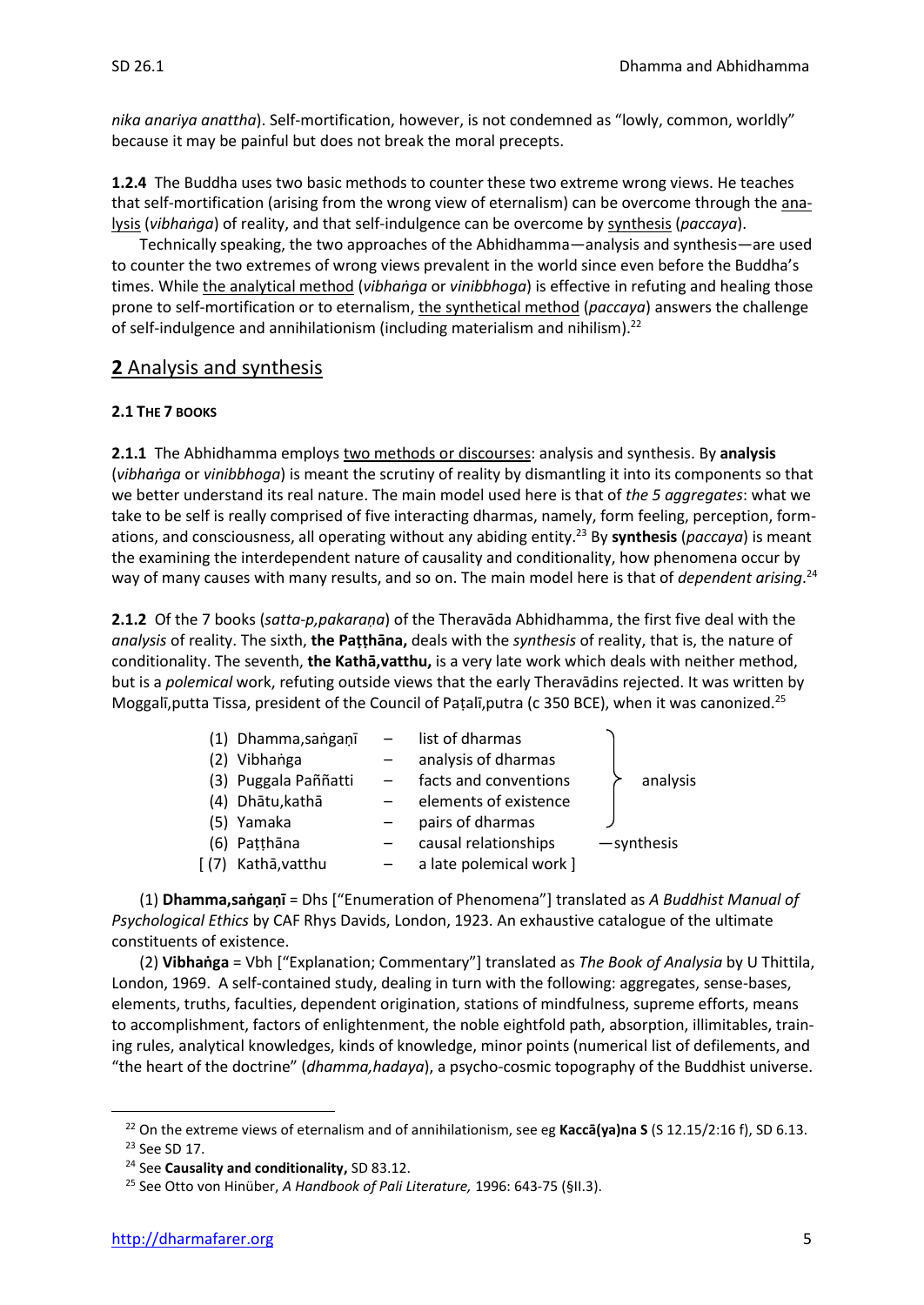(3) **Dhātu,kathā** = Dhk ["Discourse on Elements"] translated as *Discourse on the Elements* by U Narada, London, 1962. Written in catechism style, it discusses all phenomena with reference to the three schemata of aggregates, sense-bases, and elements.

(4) **Puggala,paññatti** = Pug ["Concepts of individuals"] translated as *Designation of Human Types* by B C Law, London, 1924. It begins with a general enumeration of types of concept. Most of the work gives formal definition of different types of individuals in an ascending numerical manner (like the Aṅguttara).

(5) **Kathā,vatthu** = Kvu ["Objects of Discourse"] a polemical work by Moggalī,putta Tissa (218 years after the Mahā Parinibbāna), translated as *Points of Controversy* by Shwe Zan Aung and C A F Rhys Davids, London, 1915.

(6) **Yamaka** = Yam ["Pairs"] no English translation. It attempts to resolve ambiguities and defining the precise usage of technical terms.

(7) **Paṭṭhāna** = Paṭ ["Treatise"] translated as *Conditional Relations* by U Narada, London, vol 1 (1969), vol 2 (1981). He also compiled a *Guide to Conditional Relations*, London, 1 (1979). It is the most important book of the Abhidhamma, traditionally called the "Great Treatise" (*mahā,pakaraṇa*). It applies 24 modes of conditionality to all the phenomena in all their conceivable permutations.

**2.1.3** These 7 books probably had their origins and roots in the lists of key terms abstracted from the suttas, known as *māṭikā* (Skt *mātṛkā*). These lists were expanded and commented on into the 7 books, which by Asoka's times constited the third "basket" (*piṭaka*) or collection of teaching, thenceforth known as "the 3 baskets" (*tipiṭaka*), a term not found in the suttas, where only such terms as "the teaching and the discipline" (*dhamma,vinaya*), is used.

The earliest Abhidhamma materials were composed probably no earlier than 300 BCE, that is, well after the passing away of the Buddha. The Abhidhamma Piṭaka (the collection and their individual texts), as such, is younger than both the suttas and the Vinaya, and, according to Frauwallner, as already noted, originated between 200 BCE and 200 CE [1.0]. Only two complete Abhidharma collections survived, that is, those of the Thera,vāda and the Sarvâsti,vāda [2.2].

#### **2.2 THE SARVÂSTI,VĀDA ABHIDHARMA**

2.2.1 The other dominant Indian school of Buddhism, the Sarvâstivāda (mid-3<sup>rd</sup> century BCE), also had their own set of 7 books of the Abhidharma, compiled in Buddhist Sanskrit. They were most influential in the northwest of India, that is, in Kashmir and Gandhāra (present day Afghanistan). Their Kashmiri branch was also known as the Vaibhāika, while the Gandhārī branch was known as the Mūla,sarvâstivāda or Sautrāntika. Interestingly, while the Theravadins attributed their Abhidhamma works to *the Buddha himself*, the Sarvāstivāda Abhidharma books each had *their own author*, and are preserved in Chinese translations.

**2.2.2** We also have some records of other ancient Buddhist schools, found only in the texts that have come down to us, such as:

The Sārīputrâbhidharma,śāstra, a Dharma,guptaka work; and

The Abhidharma,samuccaya, by Asaṅga (a Yogācārin scholar monk).

The Dharmaguptaka school is descended from the Theravāda, while the Yogācāra is a Mahāyāna school.<sup>26</sup>

<sup>&</sup>lt;sup>26</sup> See Sujato 2004ab.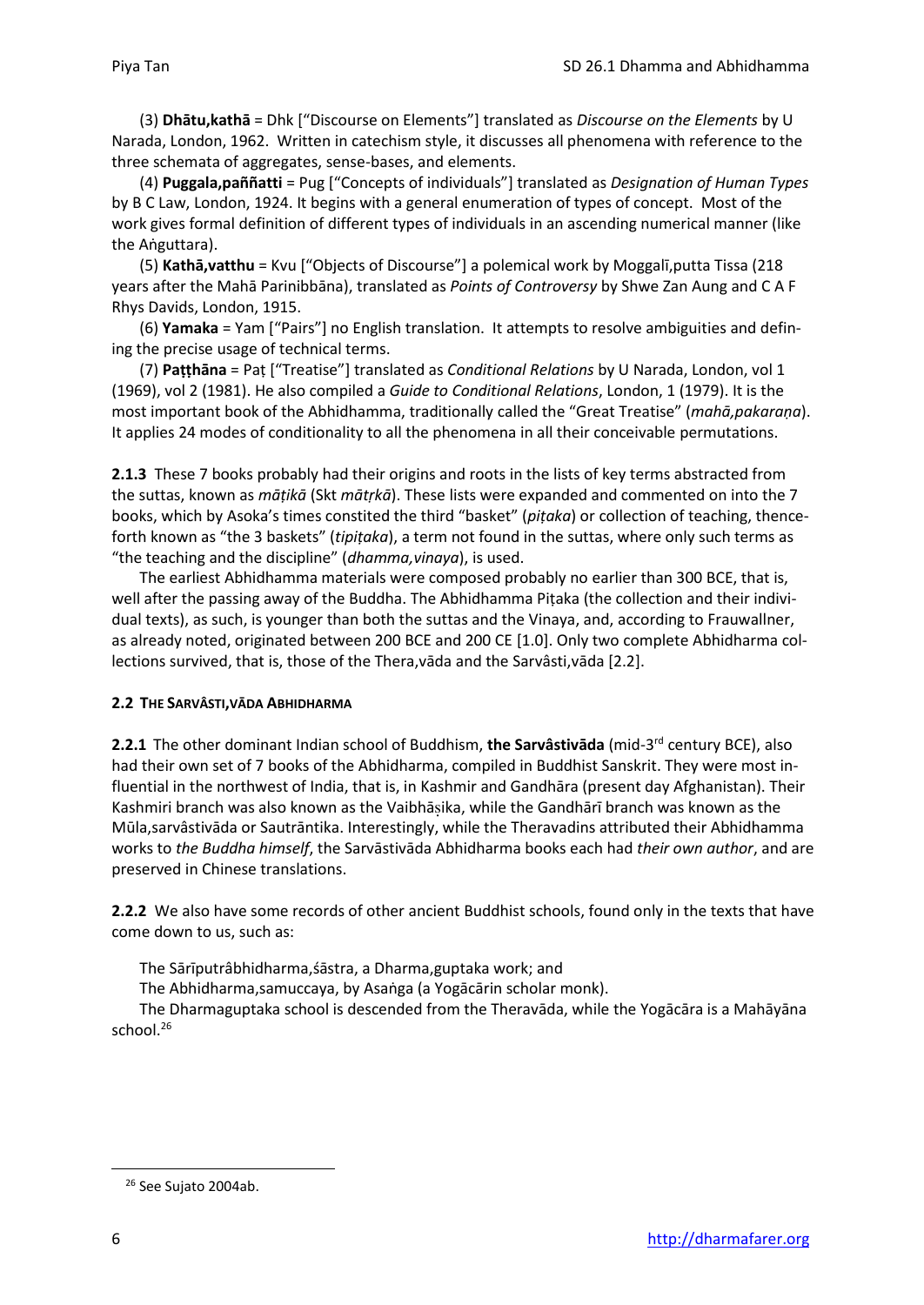|    | Theravāda        |    | Sarvâstivāda                                             |
|----|------------------|----|----------------------------------------------------------|
| 1. | Dhamma, sanganī  | 1. | Jñāna, prasthāna (T1543-1544) by Katyāyānī, putra        |
| 2. | Vibhanga         | 2. | Prakaraņa, pāda (T1541-1542) by Vasumitra                |
| 3. | Puggala Paññatti | 3. | Vijñāņa, kāya (T1539) by Devaśarman                      |
| 4. | Dhātu, kathā     | 4. | Dharma, skandha (T1537) by Śāriputra                     |
| 5. | Yamaka           | 5. | Prajñapti, śāstra (T1538) by Maudgalyāyana               |
| 6. | Patthāna         | 6. | Dhātu, kāya (T1540) by Pūrņa                             |
| 7. | Kathā, vatthu    | 7. | Saṅgīti, paryāya (T1536) by Mahā Kauśțhila <sup>27</sup> |

**Table 2.1 The 7 Texts of two best known Abhidharma traditions**<sup>28</sup>

## **3** Early Buddhist analysis

**3.1** The most important trend that has come down to us from the earliest Buddhist times is the quest to analyse the empirical being and its relationship to the external world. The early teachings are single-mindedly aimed at various levels of liberation, thus:

- Liberation of the body and speech through moral virtue;
	-
- Liberation of the mind through mental cultivation;
	-
- Liberation of views through wisdom.

**3.2** The Buddha awakened to true reality, which is like being **a turtle** (an amphibian), having been on land, returns to the sea and describes to the fishes there how land looks and feels like.<sup>29</sup> Initially, he gives ad hoc teachings to individuals and groups, depending on their needs, circumstances and levels of understanding. In due course, these teachings evolved into sets of doctrines as we have them today. 30

Where such teachings are formulated as "ideas" (*dhamma*), they are often easily understood by way of "**analysis**" (*vibhaṅga*), in at least 5 ways. Briefly, these 5 modes of analysis are as follows.

(1) The dyad of **name-and-form** (*nāma,rūpa*), which begins with simply seeing ourself as being composed of the body (*kāya*) (the 4 elements or the 5 sense-faculties: *pañc'indriya*) and mind (*citta*). On a deeper level, this refers to how we relate to "external" sense-data ("forms") by giving them "names," and so on. $31$ 

(2) The pentad that is **the 5 aggregates** (*pañca khandha*) comprising form, feeling, perception, formations and consciousness. While form refers to the *body*, the other 4 aggregates constitute the "mind." $32$ 

<sup>&</sup>lt;sup>27</sup> Attr to Śāriputra in the Chinese trs, but to Mahā Kauśțhila (Mahā Koțțhita) by the Tibetan trs; see Takakusu 1905-5:99.

<sup>&</sup>lt;sup>28</sup> See Takakusu, "On the Abhidharma literature of the Sarvâstivādins," JPTS 1904-5:66-146.

 $29$  Cf the parable of the turtle and the fish (untraced; prob a parable from our times).

<sup>30</sup> **Geoffrey Samuel**, in *Civilized Shamans,* interestingly notes that "The Buddha's teachings were an adaptation of the shamanic training for the new urban social context. This helps also to explain the combination of 'mystical' techniques and of social concern that is so striking in those teachings." (1993:370).

<sup>&</sup>lt;sup>31</sup> On the 5 physical sense-faculties, see SD 17.2a (9.5); SD 29.6a (5.2.1.1). On name-and-form, see SD 17.1a (4) ↑SD 17.2a (12).

<sup>32</sup> On the 5 aggregates, see SD 17, esp **Dve Khandha S** (S 22.48), SD 17.1a..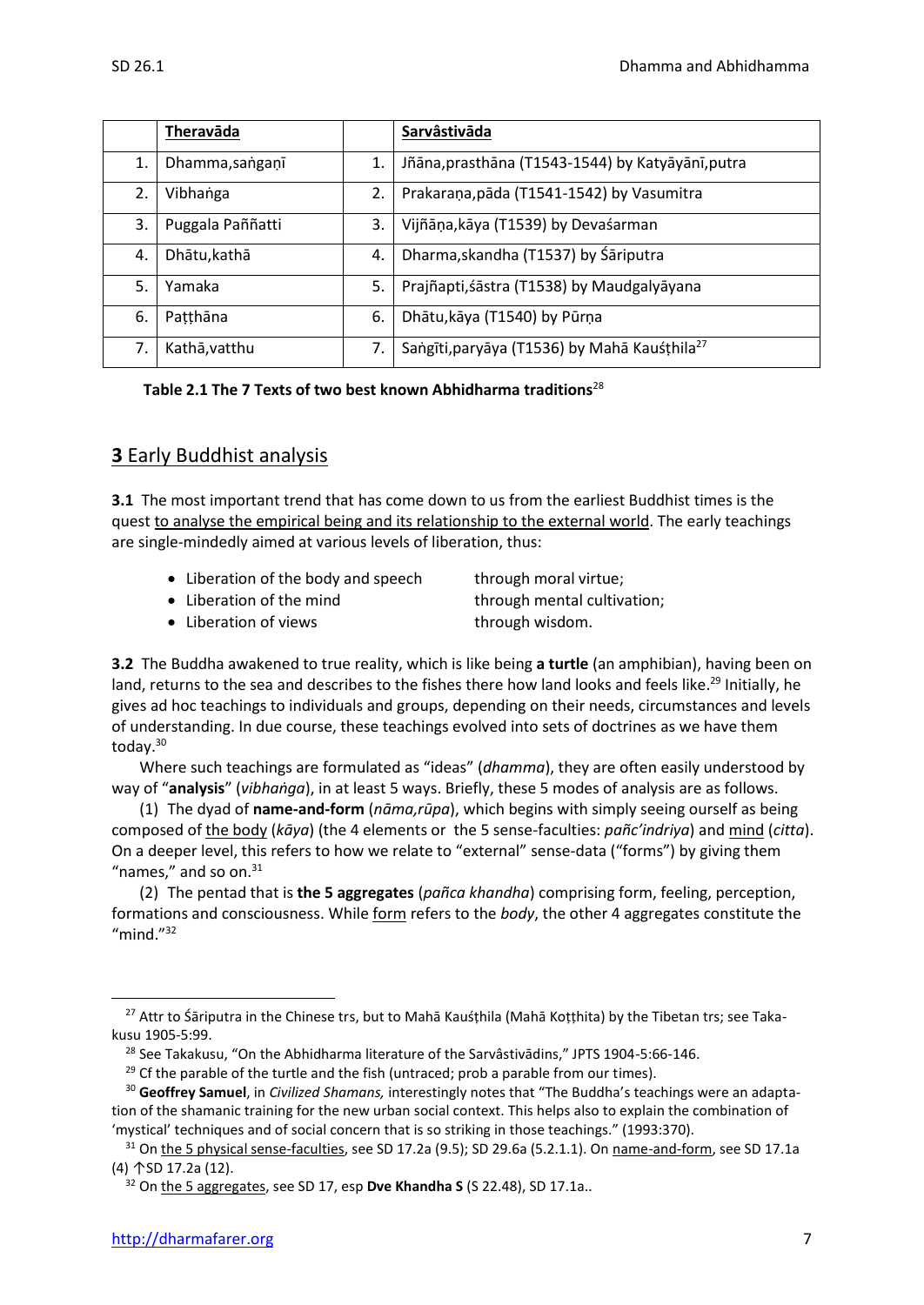(3) The sestad of **the 6 elements** (*cha dhātu*), which can be seen in any of 2 ways: (1) the 6 primary elements: earth, water, fire, wind, space and consciousness,<sup>33</sup> or (2) the 6 sense-bases (*saḷ-āyatana*): the eye, ear, nose, tongue, body and mind. The latter, along with their respective senseobjects (forms, sounds, smells, tastes, touches and thoughts), forms:

(4) the duodecad that is **the 12 sense-bases** (*dvādasa āyatana*).<sup>34</sup>

(5) The 12 sense-bases (the 6 internal sense-faculties + the 6 external sense-objects) can further be analysed into their 6 sense-consciousnesses (*viññāṇā*) (eye-consciousness, ear-consciousness, nose-consciousness, tongue-consciousness, body-consciousness, and mind-consciousness), giving the octodecad of **the 18 elements** (*aṭṭhārasa dhātu*) [Table 3.3]. 35

There are further analyses but these are the basic ones giving us a good idea of the "analytical method" of learning and teaching the Dharma. These 5 analytical methods or modes of analysis of the Dharma can be summarized as follows (a more detailed analysis follows):<sup>36</sup>



#### **3.2 A MORE DETAILED ANALYSES**

**3.2.1 The 1 st analysis**, into name and form (*nāma,rūpa*), is the most elementary in the sense that the empirical being is divided into the two main components of the mental and the physical aspects, that is, as mind and body. In a more specific sense, "name" (*nāma*) refers to feelings, perception, volition, contact (sense-stimulus) and attention,<sup>37</sup> and "form" (*rūpa*) refers to the 4 elements.

**3.2.2 The 2 nd analysis** is in terms of the 5 aggregates (*pañca-k,khandha*), that is to say, form, feeling, perception, formations, and consciousness. They are discussed in such texts as **the Mahā Puṇṇama Sutta** (M 109),<sup>38</sup> the (Dve) Khandha Sutta (S 22.48)<sup>39</sup> and the Khajjanīya Sutta (S 22.79).<sup>40</sup>

<sup>33</sup> On the 6 primary elements, see **Dhātu Vibhaṅga S** (M 140,7+14-19), SD 4.17.

<sup>34</sup> On the 12 sense-bases, see **Sabba S** (S 35.23), SD 7.1 ↑**Saḷ-āyatana Vibhaṅga S** (M 137,4+5), SD 29.5.

<sup>35</sup> On the 18 elements, see **Bahu,dhātuka S** (M 115,4), SD 29.1a.

<sup>36</sup> This is **Kumāra,pañha** (Khp 4), a numerical discourse, using the Aṅguttara method: the best known set is the 10 questions of (Khp 4/2). See Karunadasa 1996:3-10 (on which this section is based).

<sup>37</sup> See **(Paṭicca,samuppāda) Vibhaṅga S** (S 12.2/2:3 @ SD 5.15), where it is defined in this specific manner (as also is the case of the formula *viññāṇa,paccayā nāma,rūpaṁ*). See also SD 17.2a (2).

<sup>38</sup> M 109/3:15-18, SD 17.11.

<sup>39</sup> S 22.48/3:47, SD 17.1a.

<sup>40</sup> S 22.79/3:86 f, SD 17.9.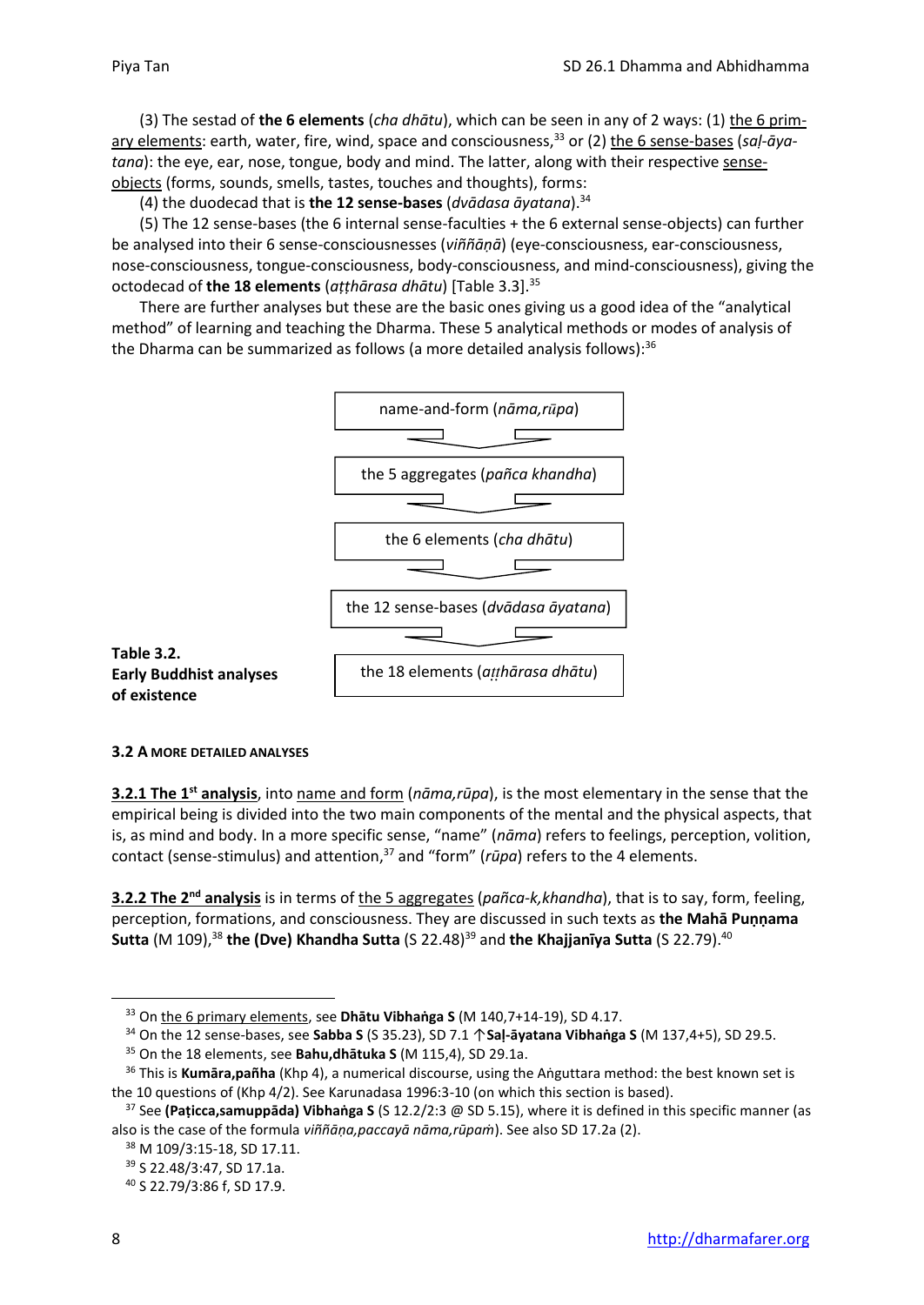**3.2.3 The 3<sup>rd</sup> analysis** is that of the 6 elements (*cha dhātu*), that is, earth, water, fire, wind, space and consciousness. The main purpose of the six-element teaching is to show that there is no self either inside or outside the 5 aggregates that make up the empirical being. Our being is a dynamic mind-body phenomena of such impermanence that we cannot own it, or identify with it, or take it as the self: doing so would only be self-delusion, or at best a virtual reality world. We should train ourselves by reflecting, "None of the aggregates belong to me" (*n'etam mama*), "I am not the aggregate" (*n'eso ham asmi*), "It is not my self" (*n'eso me atta*).<sup>41</sup> The 6 elements are also taught in **the (Rāhula) Dhātu Sutta** (S 18.9), <sup>42</sup> **the (Uppāda) Dhātu Sutta** (S 26.9), <sup>43</sup> and a detailed analysis in **the Dhātu Vibhaṅga Sutta** (M 140).<sup>44</sup>

**3.2.4 The 4 th analysis** is that of the 12 sense-bases (*dvādasa āyatana*), that is, the 6 internal sensefaculties and the 6 external sense-objects, namely, the eye, the ear, the nose, the tongue, the body, the mind, and form, sound, smell, taste, touch, mind-objects. The 12 sense-bases are taught or listed in such texts as the Mahā Satipaṭṭhāna Sutta (D 22)<sup>45</sup> and the Satipaṭṭhāna Sutta (M 10),<sup>46</sup> the Sam**pasādanīya Sutta** (D 28),<sup>47</sup> the (Metteyya) Pārāyana Sutta (A 6.61),<sup>48</sup> and the Mahā Pañha Sutta 1 (A 10.27).<sup>49</sup> The purpose of the twelve-element teaching is to show that consciousness is neither a soul nor an extension of any such entity, as it is said in **the Mahā Taṇhā,saṅkhaya Sutta** (M 38): "consciousness is dependently arisen, since, without a condition, there is no arising of consciousness."<sup>50</sup> There is no independently existing consciousness, that is, it cannot exist in its own right.

**3.2.5 The 5 th analysis** is that of the 18 elements (*aṭṭhārasa dhātu*), that is, the 6 sense-faculties, their corresponding sense-objects and sense-consciousnesses, namely:

| Sense-faculty | Sense-object     | Sense-consciousness        |
|---------------|------------------|----------------------------|
| (1) eye       | form             | eye-consciousness<br>(13)  |
| (2) ear       | sound<br>(8)     | ear-consciousness<br>(14)  |
| (3) nose      | smell<br>(9)     | nose-consciousness<br>(15) |
| (4) tongue    | $(10)$ taste     | (16) tongue-consciousness  |
| (5) body      | $(11)$ touch     | body-consciousness<br>(17) |
| (6) mind      | (12) mind-object | (18) mind-consciousness    |



**3.3** These 18 elements are taught, for example, in the following suttas: the Sangiti Sutta (D 33),<sup>51</sup> **the Bahu,dhātuka Sutta** (M 115),<sup>52</sup> and **the (Nānatta)** Dhātu Sutta (S 14.1).<sup>53</sup>

<sup>41</sup> **Mahā Rāhul'ovāda** (M 62,3/1:421); **Soṇa S 1** (S 22.49/3:49). **Mahā Hatthi,padopama S** (M 28,7) gives a more concise statement: "There can be no considering that (element) as 'I' or 'mine' or 'I am'" (M 28.7/1:185), which represents respectively the three kinds of mental proliferation (*papañca*) of self-view (*sakkāya diṭṭhi*), craving (*taṇhā*) and conceit (*māna*) (Nm 280; Vbh 393; Nett 37 f), or as "graspings" (*gāha)*, namely, view (*diṭṭhi*), craving, conceit. (MA 2:111, 225)

<sup>42</sup> S 18.9/2:248 f.

<sup>43</sup> S 26.9/3:231.

<sup>44</sup> M 140,11-19/3:240-243, SD 4.17.

<sup>45</sup> D 22,15/2:302, SD 13.2.

<sup>46</sup> M 10,40/1:61, SD 13.3.

<sup>47</sup> D 28,4/3:102, SD 14.14.

<sup>48</sup> A 6.61/3:399-401.

<sup>49</sup> A 10.27.11/5:52.

<sup>50</sup> M 38,3-8/256-260, SD 7.10.

 $51$  D 33, 2. 2(1) - (3) / 3: 243.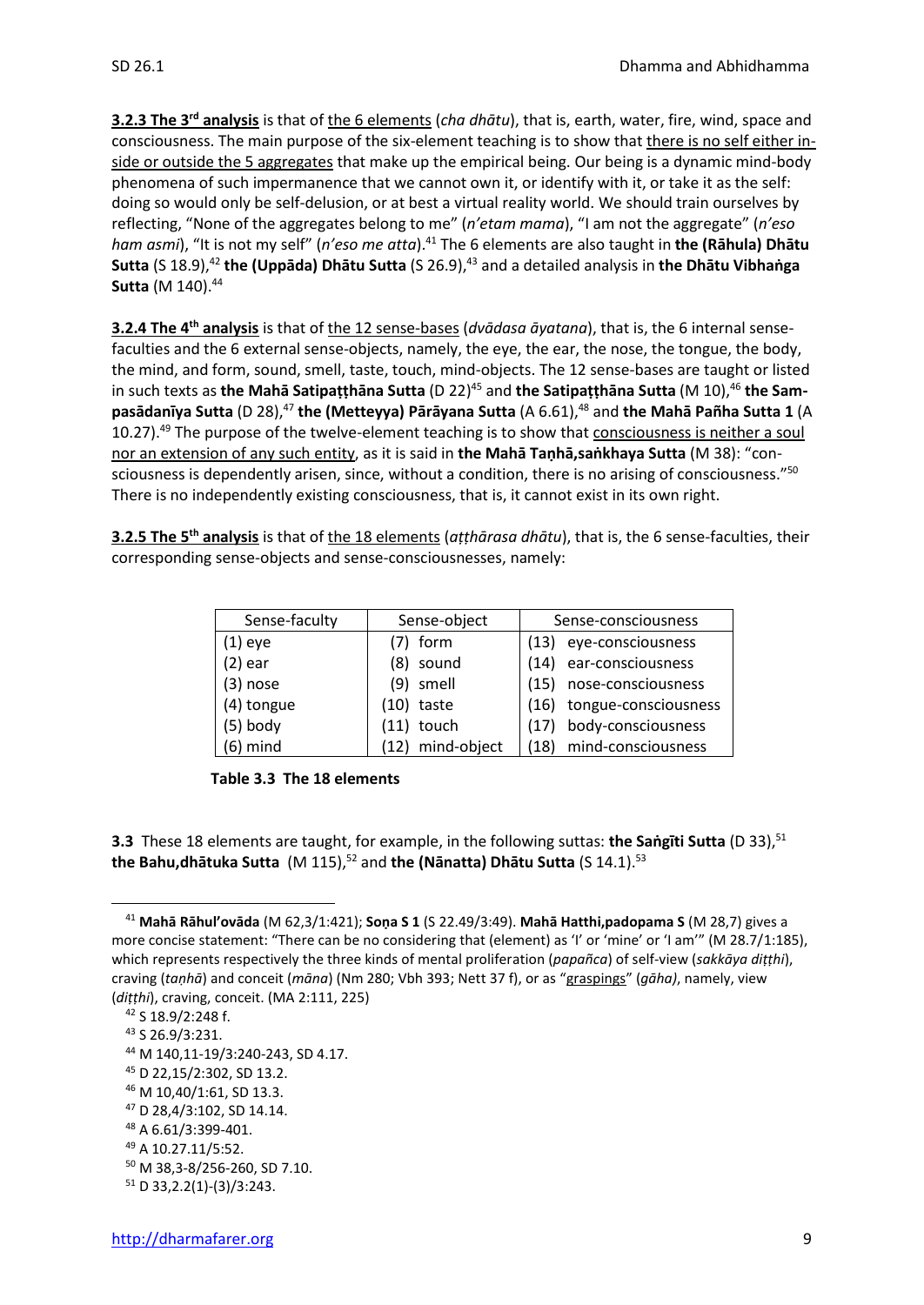In similar fashion each analysis is used to explain certain features of sentient existence. It is, in fact, with reference to these five kinds of analysis that Buddhism frames its fundamental doctrines. The very fact that there are at least five kinds of analysis shows that none of them can be taken as final or absolute.<sup>54</sup> Each represents the world of experience in its totality, yet represents it from a pragmatic standpoint determined by the particular doctrine which it is intended to illuminate.

The Abhidhammic doctrine of *dhammas* developed from an attempt to draw out the full implications of these five types of analysis. It will be seen that if each analysis is examined in relation to the other, it is found to be further analyzable.

(Karunadasa 1996:4 f; emphasis added)

## **4** How the dharma theory arose

**4.1 <sup>55</sup>**In the 5 types of early Buddhist analysis, the first, that of name-and-form (*nāma,rūpa*)*,* when further analysed becomes the second analysis, that of the 5 aggregates (*khandha*), where the namegroup (*nāma,kāya*) of the first is analysed into feeling, perception, formations, and consciousness. Now, *khandha* means "aggregates or group," showing that it can be further analysed, that is, into the 6 elements (*dhātu*), where the form-group (*rūpa,kāya*) of name-and-form is analysed into 4 primary elements (*mahā,bhūta*), namely, earth, water, fire and air. The six-element analysis is further analyzable, in that consciousness (*viññāṇa*) has four aspects.<sup>56</sup>

**4.2** Similarly, the 12 sense-bases (*āyatana*) are further analysed into the 18 elements (*dhātu*), with the addition of their respective consciousnesses, to show how sense-stimuli and sense-experience arise, leading to suffering, or to liberation. Even here, consciousness is not the final process or item in the analysis. For, although consciousness is listed as sixfold here, its invariable components, such as feeling and perception, are not separately mentioned, As such, it will be seen that none of the five analyses can be considered as exhaustive or final, as each is further analyzable, and each analysis flows into the other.

**4.3** Apparently, according to **Karunadasa**, following this line of thought—that there is no total or final analysis of existence—the Abhidhammikas $57$  went on

to evolve still another mode of analysis which in their view is not amenable to further analysis. This new development, which is more or less common to all the systems of Abhidhamma, is the analysis of the world of experience into what came to be known as *dharmas* (Skt) or *dhammas* (Pāli). (1996:5; emphasis added)

While in the suttas, the word *dhamma* has a variety of meanings, depending on the context, in the Abhidhamma, however, the term assumes a technical meaning referring to those items of "realities" in the final analysis, that is, physical and mental events.

**4.4** One of the earliest mention of the "dhamma theory" or theory of moments is found in **the Sammoha,vinodanī,** the Vibhaṅga Commentary, where it states that the Abhidhamma analyses matter or

<sup>57</sup> See Sarachchandra 1994:42.

<sup>52</sup> M 115,4-9/3:62 f, SD 29.1.

 $53$  S 14.1/2:140.

 $54$  That is to say, each is not the only or final means to awakening. (P)

<sup>&</sup>lt;sup>55</sup> if you are reading this for the first time, it helps to read up on the basis of such ideas related to the "theory of moments": see SD 17.2b (1): Phases of mind and matter.

<sup>56</sup> The consciousness element (*viññāṇa,dhātu*) here represents the whole of the mental side of existence, ie the 4 non-material aggregates.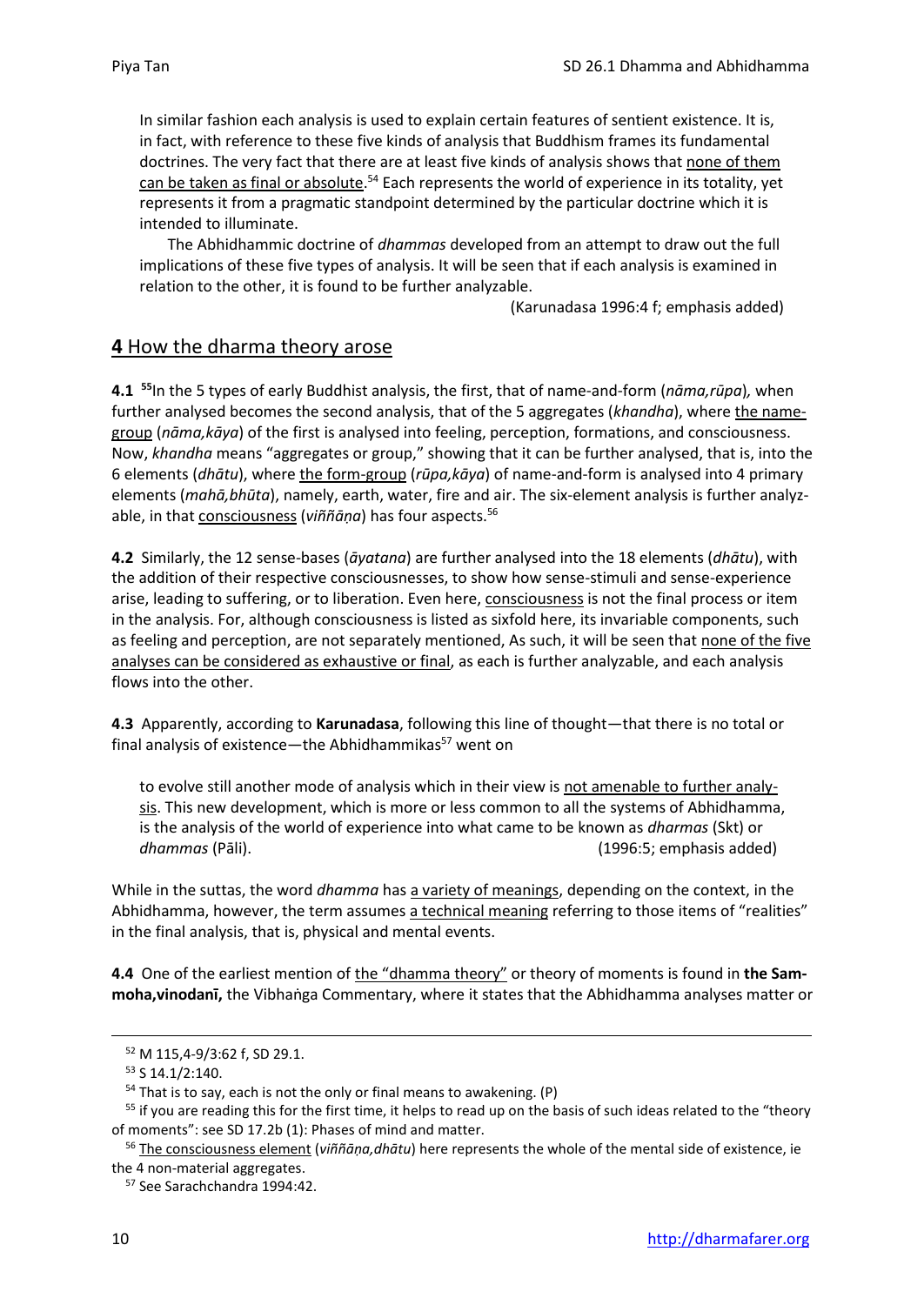materiality into moments (*khaṇa*), and that this method is *not* found in the suttas. It explains that, in **the suttas**, matter is classified as past, future or present (*atītânāgata,paccuppanna*) in accordance with the division of life into birth and death (*bhavena paricchinnaṁ*). All matter before birth is "past" matter, all matter after death is "future" matter, and all matter between birth and death is "present" matter.<sup>58</sup>

In **the Abhidhamma**, however, the division is made on the basis of moments (*khaṇena paricchinnaṁ*). Each moment comprises 3 phases of "arising" (*uppāda*), "existing" (*ṭhiti*) and "ceasing" (*bhaṅga*). All matter that has passed over these 3 phases is termed past matter; all matter that has not yet reached these 3 phases is future matter; and matter that is in the process of passing through the 3 phases is present matter. (VbhA  $7$ )<sup>59</sup>

**Gethin** helpfully summarizes the discussion here:

The relationship between Dharma and dharmas might be stated as follows. Dharma is the way things ultimately are; it is also the Buddha's teaching since this is in accordance with the way things ultimately are. Physical and mental events are the ultimate building blocks of the way things ultimately are; thus to understand the Buddha's teaching and see Dharma is to see things in terms of dharmas. (1998:209)

The word *dhamma* is perhaps the most basic technical term of the Abhidhamma. While it has been variously rendered as "state," "phenomena," "principle," etc, none of these conveys its precise Abhidhamma meaning (which I take as "an instance of one of the fundamental physical or mental events that interact to produce the world as we experience it"), and I have preferred to leave it untranslated and preserve the resonances with *dhamma* in the sense of the truth realized by the Buddha and conveyed in his teachings. To adapt a well known saying of the Nikāyas, he who sees Dhamma sees *dhammas.* (Gethin 2002:xix)

**4.5 Dharmas**, like atoms, are the building blocks of the physical world, but on a higher level of understanding mind and matter are closely interrelated. As such, dharmas are also the building blocks of the senses and sense-objects and of the mind and mind-objects. According to the Theravāda Abhidhamma, 81 types of dharmas are conditioned (*saṅkhata*), that is, what comprises the conditioned world from the lowest hells to the highest heavens. The 82<sup>nd</sup> dharma is the unconditioned (*asankhata*), namely, nirvana.

**Conditioned dharmas** fall into three broad groups: consciousness (*citta*), mental factors or associated mentality (*cetasika*), and form or physical phenomena (*rūpa*). Together with the only unconditioned, nirvana (*nibbāna*),<sup>60</sup> they form the tetrad of ultimate reality (*paramattha sacca*) of the Abhidhamma tradition. Let us now briefly examine how the Abhidhamma has become what it is today.

## **5** The 7 weeks after the great awakening

**5.1** According to the commentarial account of the 7 weeks after the great awakening, during the 4<sup>th</sup> week, the Buddha spends his time meditating and reflecting on the Abhidhamma. Let us briefly look at the sequence of events to better understand the context of the 4<sup>th</sup> week.<sup>61</sup>

#### **5.1.1 WEEK 1**

**The Bodhi Sutta 1** (U 1.1) says that the newly-awakened Buddha sits in meditation under the Bodhi tree for the whole of the 1<sup>st</sup> week after the awakening, enjoying the bliss of liberation.<sup>62</sup> To be

<sup>58</sup> On the controversial theory of moments, see **Matter and moments,** SD 17.2b esp (3).

<sup>59</sup> See also Vism 292, 473; and Sarachchandra 1994:42-44.

<sup>60</sup> In the suttas, nirvana, is *not* regarded as a *dhamma* (state): see **Dhamma Niyāma S** (S 3.134), SD 26.8 (1.2).

<sup>61</sup> For a more detailed discussion, see **The first 7 weeks**, SD 63.1.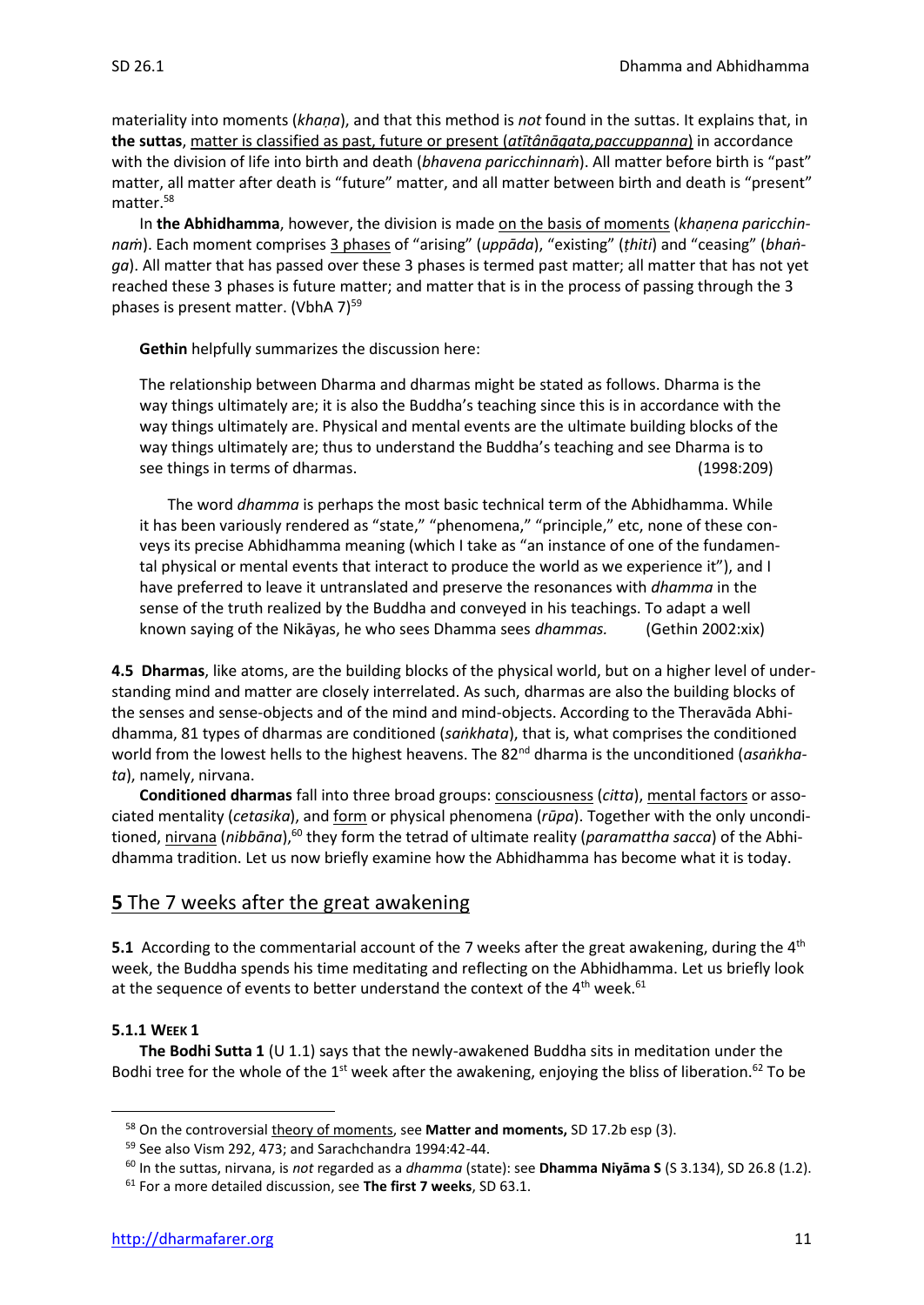able to sit for so long, the Buddha goes into deep dhyana. It is possible for the Buddha, or any dhyana-attainer, to so do because all the 5 physical senses (the eye, ear, nose, tongue and body) are in some kind of stasis. On the most fundamental level of mind, the life-continuum (*bhav'aṅga*) functions on the deepest level, but otherwise the meditator in such a state would seem to show no lifesigns at all.

#### **5.1.2 WEEK 2**

Then for the whole of the second week, the Buddha reflects on dependent arising (*paṭicca,samuppāda*) in the direct order (*anuloma*): *When this (condition) exists, this (effect) is; through the arising*  of this (condition), this (effect) arises.<sup>63</sup> This explains the real root-cause of existence.

#### **5.2 WEEK 2**

**5.2.1** The Commentaries say that at the end of the first week, the Buddha dispels the devas' doubts about his awakening by rising into the air and displaying the twin wonder (*yamaka pāṭihāriya*), where fine jets of fire and water dart out from his pores, dancing around his body, forming a magnificent mandorla around himself.<sup>64</sup> Technically, this miracle is an example of the Buddha's *transfiguration*. 65

**5.2.2** The same Commentaries continue by saying that the Buddha then *stands* in meditation, gazing with the unblinking eye at the Bodhi tree, grateful for its having sheltered him during his struggle for awakening. This spot came to be called **the shrine of the unblinking eye** (*animisa,cetiya*).<sup>66</sup> While it is possible that the Buddha is actually gazing with open eyes fully focused on the Bodhi tree, this is unlikely if we go by the nature of dhyanic experience. It is more likely that he begins by gazing at the Bodhi tree as his meditation object, and holding that image, he goes into dhyana. This would account for his ability to keep to a single still posture of standing for a full week.

#### **5.3 WEEK 3**

During the 3<sup>rd</sup> week, says the Bodhi Sutta 2 (U 1.2), the Buddha sits under the Bodhi tree, reflecting on dependent arising in the reverse order (*paṭiloma*): *When this (condition) is not, this (effect) is not; through the ending of this (condition), this (effect*) *ends*. <sup>67</sup> This explains the utter destruction of conditions for suffering.<sup>68</sup>

According to the Dhammapada Commentary, during the 3<sup>rd</sup> week after the awakening, the Buddha mindfully paces up and down on **the jewelled walk** (*ratana,caṅkamana*) near the Bodhi tree. The Buddha had made this promenade using his psychic power to convince some skeptical devas that he has actually attained bodhi (awakening). According to the Dhammapada Commentary, it is while meditatively walking up and down on the Jewelled Walk that the Buddha performs the twin wonder (week 2). This wonder, it explains, is induced by the fire kasina and the water kasina. (DhA 3:241 f)

#### **5.4 WEEK 4**

**The Bodhi Sutta 3** (U 1.3) continues by saying that in the fourth week, the Buddha reflects dependent arising in all its modes. After a day deep in dhyanic bliss, he reflects on **dependent arising** in *the direct mode* during the first watch (6.00-10.00 pm); during the second watch (10.00 pm-2.00 am),

 $62$  U 1.1/1-3 (SD 83.13); cf Mv 1.1-4 = V 1:1-4.

<sup>63</sup> *Imasmiṁ sati idaṁ hoti; imass'uppādā idaṁ uppajjati.*

<sup>64</sup> MA 2:184; UA 51; BA 8; J 1:77.

<sup>65</sup> See **Miracles**, SD 27.5 (2) The transfiguration.

<sup>66</sup> MA 2:184; UA 52; BA 8; J 1:77.

<sup>67</sup> *Imasmiṁ asati idaṁ na hoti; imassa nirodhā idaṁ nirujjhati.*

 $68 \cup 1.2/2$ .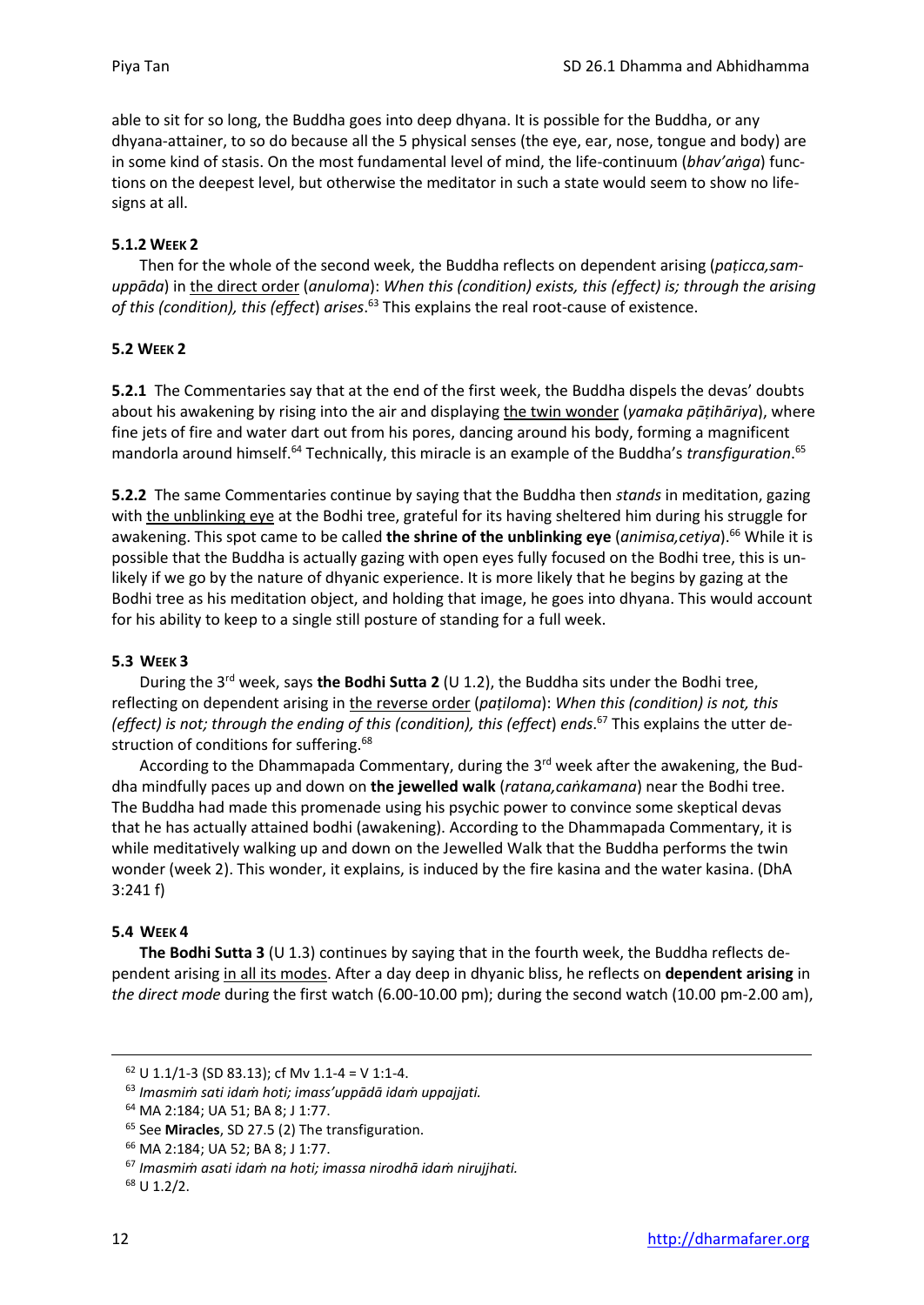he reflects on it in *the reverse mode*; and during the last watch (2.00-6.00 am), he reflects on it in *both direct and reverse modes*. 69

**5.5 The Vinaya** account (V 1:1 f) gives the same account, but all three episodes are conflated into a single episode, all apparently occurring in the same 1<sup>st</sup> week (since no intervening events are mentioned). <sup>70</sup> Both the Udāna and the Vinaya then continues with the episode of the *huṁhuṅka* brahmin's visit. Both **the Vinaya** (V 1:2) and **the Nigrodha Sutta** (U 1.4) go on to say, "[T]hen, at that time, the Blessed One had been sitting in one posture, cross-legged, experiencing the bliss of liberation."<sup>71</sup> When he has emerged from his meditation, a certain brahmin of the *huṁhuṅka* birth<sup>72</sup> (the Buddha's first human visitor) visits him. The Buddha gives him a short teaching, and both the accounts end right there. (The Commentaries put this episode in the  $5<sup>th</sup>$  week.)

Evidently, while the Udāna takes as the "dependent arising" episodes as occurring over three weeks, the Vinaya account takes it as occurring in the same night of the awakening. As the Vinaya Piṭaka is generally regarded as *younger* than the suttas, and as such it is likely that the Udāna version is the *older*. However, it is also possible that these two versions have come down from two different older sources (with the Vinaya source as the younger one). The popular "7-week" tradition as we have it today generally follow Vinaya and Commentarial version of the "dependent arising" episode.

**5.6** According to the Commentaries, during the 4th week, the Buddha sits meditating on the Abhidhamma<sup>73</sup> in **the jewelled house** (*ratana,ghara*), created by the devas, which is later called the jewelled shrine (*ratana,cetiya*). <sup>74</sup> Traditionally, it is said that here the Buddha reflects on **the** *paṭṭhāna* ("conditional relations"), which is also the name of the  $7<sup>th</sup>$  and last book of the Theravāda Abhidhamma. The Commentaries actually say that the Buddha spends the whole week "thinking out the Abhidhamma Piṭaka in detail, and with special distinction, the entire Paṭṭhāna with its infinite methods."<sup>75</sup>

The term *paṭṭhāna* is pre-commentarial, when it is used in the sense of "the Paṭṭhāna method," especially in reference to the 4<sup>th</sup> chapter of the Netti-p,pakaraṇa, which attempts to categorise all suttas into a sixteenfold system, starting with those dealing with mental defilements.<sup>76</sup> As such, according to Bhikkhu Bodhi, *paṭṭhāna* here has nothing to do with the Paṭṭhāna of later Abhidhamma.<sup>77</sup>

<sup>71</sup> **Nigrodha S** (U 1.4), SD 58.6.

 $69$  U 1.3/3 f.

<sup>&</sup>lt;sup>70</sup> Two possible explanations obtain here: (1) The V account is based on an older source; (2) The comy stories of weeks 3-4 were added later. The Vinaya, in this connection, has 4 sections: (1) the talk on awakening (*bodhi, kathā,* V 1:1 f); (2) on the goatherd (*ajapāla,kathā,* V 1:2 f); (3) on Mucalinda (*mucalinda,kathā,* V 1:3); (4) on the rājāyatana (*rājāyatana,kathā,* V 1:3 f); followed by Brahmā's entreaty up to the first discourse: see **Why the Buddha "hesitated"?** SD 12.1. On the 1<sup>st</sup> discourse, see **Dhamma,cakka Pavattana S** (S 56.11), SD 1.1.

<sup>72</sup> Be Se: *huṁ,huṁka,jātiko*; but V (PTS) has *huhuṁka.jātiko*. See V:H 4:3 n3, U:W 3 n1, & esp JPTS 1897-1901: 42. On *huṁ* meaning disapproval, see Vism 3.53/96 (but no brahmin is mentioned), 3.89/105 (said to be the waking sound of one of lustful temperament), Vimati, vinodanī Tīkā:Be 2:85; on meaning either approval or acceptance, VvA 77. Masefield also notes: "whilst on *huṁhuṅka* meaning one uttering the sound *huṁ huṁ*, cp the mantra *Oṁ maṇi padme huṁ*" (UA:M 13 n18). A similar episode is found at Mvst 3:325.

<sup>73</sup> In the Nikāyas, *abhidhamma* means "concerning the Dharma," often in combination with (V 1:64 = 181; M 1:472, 2:239; A 1:289, 5:24), but in post-canonical usage it is used as tt to mean "Higher Doctrine," ie the Abhidhamma Piṭaka, the 3rd collection.

<sup>74</sup> VA 5:957; MA 2:184; UA 52; BA 290; J 1:78; DhsA 13-15.

<sup>75</sup> *Tattha pallaṅkena nisīditvā abhidhamma,piṭakaṁ, visesato c'ettha ananta,nayaṁ samanta,paṭṭhānaṁ vicinanto sattāhaṁ vītināmesi* (VA 5:957; MA 2:184; UA 52; BA 9; J 1:78; ApA 82). The last adds, "But the Abhidhammikas say that the jewelled house does not refer to a house built of seven types of gems, but a place where he masters (*sammasita*) the seven books of the Abhidhamma" (J 1:78): MA actually lists these titles (MA 2:184). On *ananta,nayaṁ samanta,paṭṭhāna* or *ananta,naya,samanta,paṭṭhāna,*see JPTS 1915:28 f.

<sup>76</sup> See UA:M 190 n496. Cf Nett:Ñ 173-250.

<sup>77</sup> See UA:M 190 n496.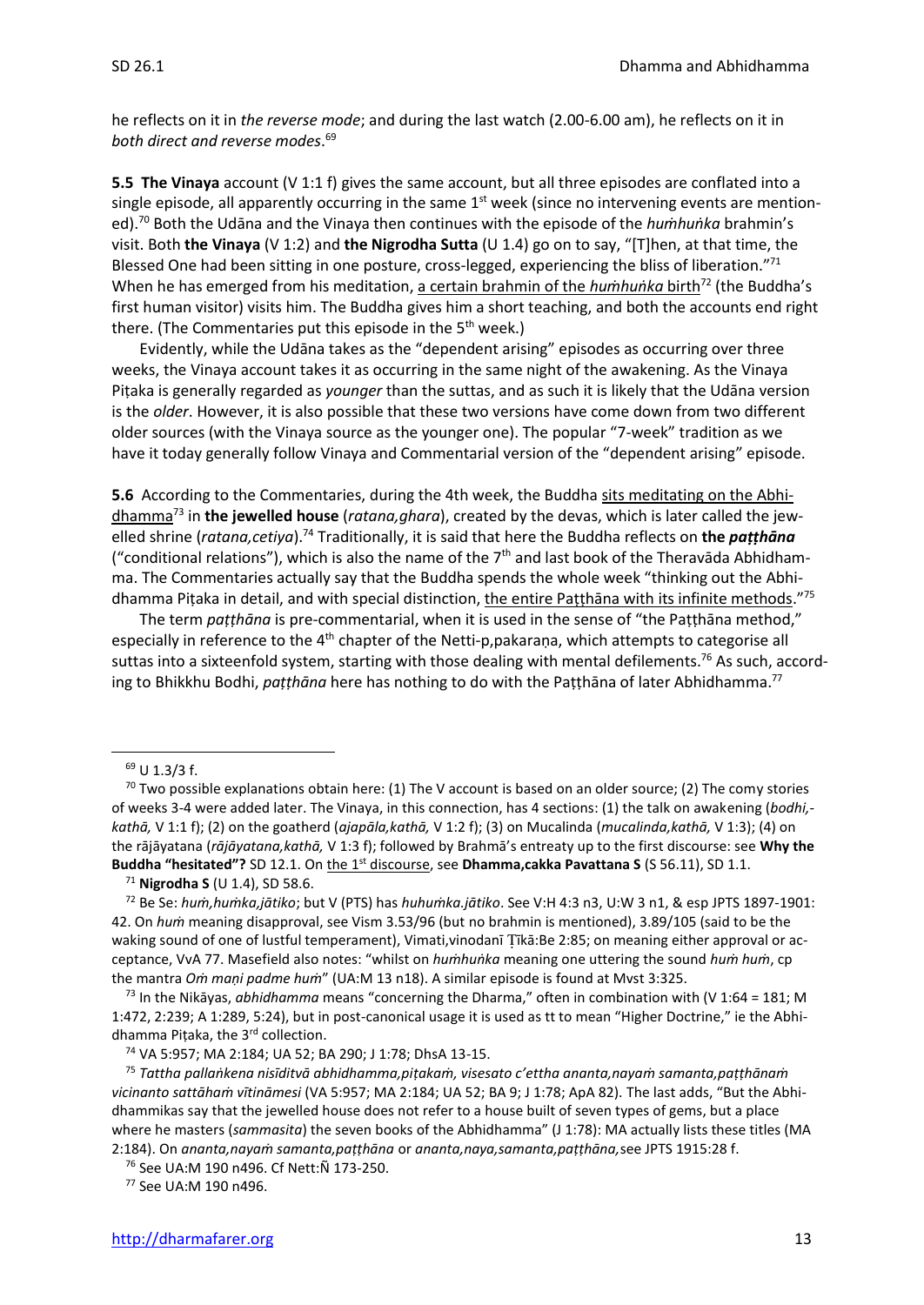**5.7** As a text, **the Paṭṭhāna** is a book of "causation or conditionality," dealing with the 24 modes of relations (*paccaya*) amongst mental and material states. While the other Abhidhamma texts take the analytical approach, this is the only Abhidhamma text that takes the *synthetical* approach. It is also important to note that what the Buddha is meditating on here in the *method* of Abhidhamma, not the 7 Texts,<sup>78</sup> which were compiled very much later (between the  $2<sup>nd</sup>$  and  $3<sup>rd</sup>$  Councils).

#### **5.8 WEEK 5**

From the narrative viewpoint, the 5th week after the great awakening is a very turbulent one. The Buddha spends this week meditating under the **goatherd banyan tree** (*aja,pāla nigrodha*). **The Gārava Sutta** (S 6.2), says the Commentary, records the Buddha's reflection that he should respect the Dharma, thus placing the teaching above the teacher.<sup>79</sup> According to **the Satta,vassa Sutta** (S 4.24), Māra appears to the Buddha and invites him to pass away.<sup>80</sup> When Māra fails in his effort, his three daughters, then try six times to seduce the Buddha.<sup>81</sup>

#### **5.9 WEEK 6**

During the 6th week, the Buddha stays under **the mucalinda tree** (Barringtonia acutangula), enjoying the meditative bliss of nirvana. A sudden storm of torrential rain and violent winds rages throughout the week. At the onset of the storm, the serpent-king Mucalinda emerges from his underground abode and coiling around the Buddha's body seven times, spreads his hood over the Buddha to protect him from the rain, cold, heat, insects, and other discomforts. At the end of the  $7<sup>th</sup>$ day, the serpent-king uncoils himself. Turning himself into a comely young man, he pays his respects to the Buddha. The Buddha gives him a brief instruction.<sup>82</sup>

#### **5.10 WEEK 7**

During the 7th week, the Buddha meditates under **the rājâyatana tree** (Buchania latifolia). At the end of the 7<sup>th</sup> day of the 7<sup>th</sup> week, he emerges from his meditation, completing 49 days of fasting. At the end of the 49-day fast, two merchants, Tapussa and Bhallika meet the Buddha, offer him his first meal, and become the first lay disciple (taking the twofold refuge, that is, in the Buddha and the Dharma).<sup>83</sup>

## **6** Canonizing the Abhidhamma

#### **6.1 IDEA-CENTRED APPROACH**

The Abhidhamma began as an attempt to systematize the Buddha's teachings in terms of ideas (*dhammâdhiṭṭhāna*), omitting all those teachings that are person-based (*puggalâdhiṭṭhāna*).<sup>84</sup> For those who are influenced by eternalism or prone to self-mortification, the Abhidhamma answers with the *analytical* method; for those who are swayed by annihilationism or overpowered by selfindulgence, there is the *synthetical* method of the Paṭṭhāna.

Ironically, although the early Abhidhamma teachings are idea-centred (*dhammâdhiṭṭhāna*), the later Abhidhamma exponents often resort to the otherworldly and miraculous to legitimize themselves. The legitimization by resorting to the otherworldly narratives, especially those of the Buddha's teaching of the Ahidhamma in the heavens[6.3], and that of Sāriputta and the bats [7.2].

<sup>78</sup> *Satta-p,pakkaraṇa*: see Table 1.2.

<sup>79</sup> S 6.2/1:138-140 (SD 12.3); SA 1:203.

<sup>80</sup> S 4.24/1:124 f (SD 36.5). Māra invites the Buddha again, **Mahā,parinibbāna S** (D 16,3.7), SD 9. Cf A 5:46, J 1:78 f; DhA 3:195 f.

<sup>81</sup> See **Māra,dhītu S** (S 4.25/1:124-127), SD 36.6.

<sup>82</sup> V 1:2.

<sup>83</sup> V 1:3; VA 5:959-961; MA 2:185 f; BA 9; J 1:80 f. For a more detailed discussion, see **The first 7 weeks**, SD 63.1. For events following this, see **Why the Buddha "hesitated" to teach**, SD 12.1.

 $84$  On the 2 forms of teaching, see MA 1:24; PmA 449; Nett 164 f.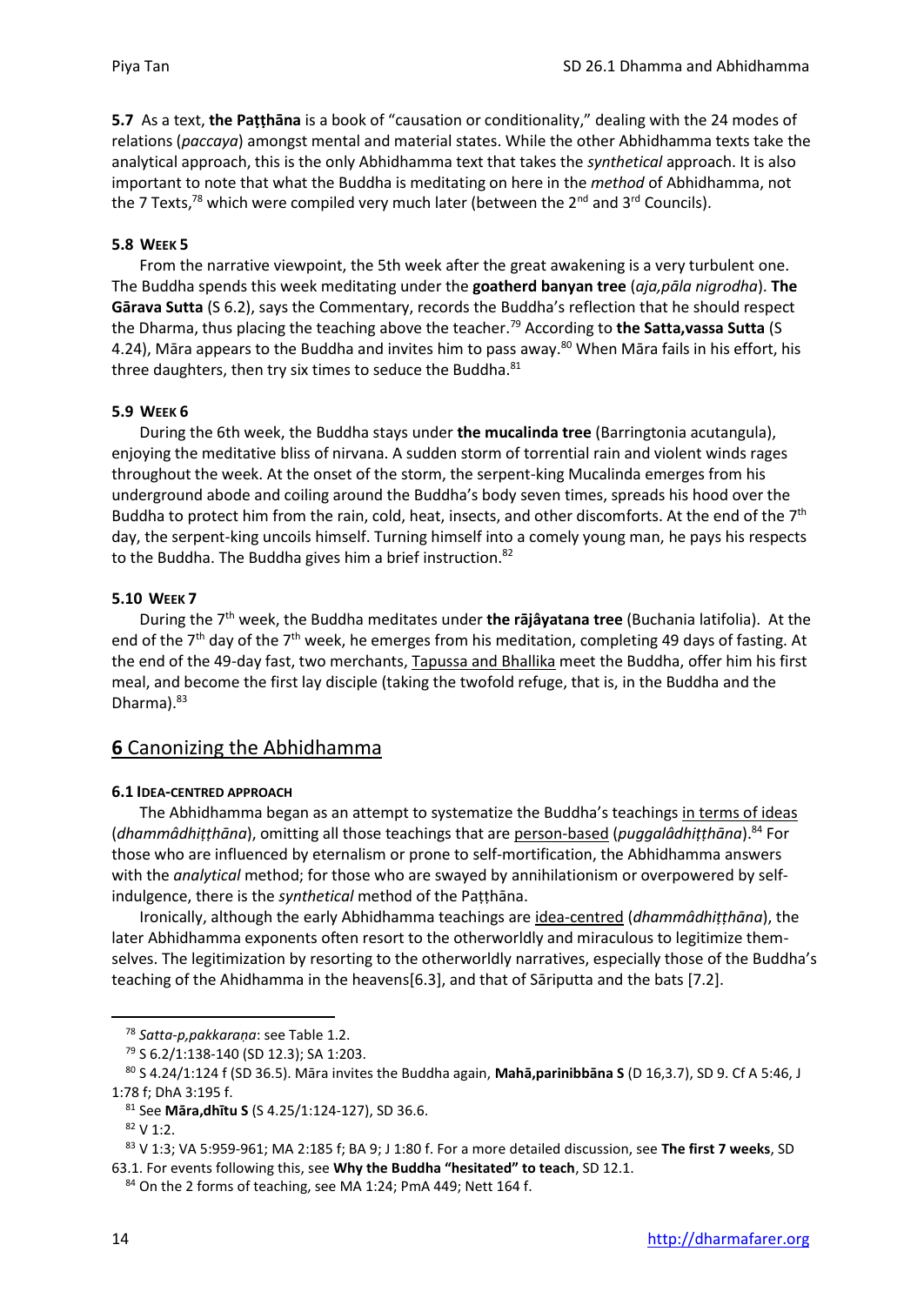Scholars have noted the motive behind such stories [5; 6.1]:

The motive behind this idea is easy to see. If the late Abhidhamma was to be considered as *buddhavacana,* it was imperative to find some place where it could have been spoken, as is usual in the Suttantas and Vinaya texts alike. Of course, there was and could not possibly be any tradition on place names, and consequently the displacement into heaven was a wise move, with no local Buddhist community being able to object, because it was not mentioned in the *nidāna.* (Hinüber, *A Handbook of Pali Literature,* 1996: 66, §133)

Commentarial tradition also attributes Sāriputta as the compiler of the Abhidhamma as we have it, which was then brought to Sri Lanka by Mahinda (DhsA 32,13-20). The series of names given there seems to be inspired by the Parivāra genealogy.  $(V 5:3)^{85}$ 

Let us now examine the story of the Buddha's teaching the Abhidhamma in the heavens.

#### **6.2 OTHER-WORLDLY SOURCES**

Towards the end of the 6<sup>th</sup> year of his public ministry, the Buddha is said to have performed the twin wonder (for the second time), this time in response to a challenge by sectarian teachers. This twin wonder is performed from beneath the royal gardener Gaṇḍa's mango tree on the Āsāḷha fullmoon day (the first day of the  $7<sup>th</sup>$  rains retreat).

The Buddha, it is said, following the tradition of the past Buddhas, then goes straight to the Tāvatimsa heaven, sits on Sakra's stone throne, the *pandu, kambala silâsana*, at the foot of the Pāricchattaka (coral) tree, and teaches the Abhidhamma to the celestial assembly headed by his mother, Māyā devaputra.<sup>86</sup> Perhaps it is out of filial gratitude to his mother that the Buddha teaches the Abhidhamma to her: no reason is recorded as to why the Buddha chooses to teach the Abhidhamma in Tāvatiṁsa. Moreover, if the Abhidhamma is such a vital system, why did the Buddha not teach it to his numerous wise arhat disciples?

The answer is clear. The Abhidhamma evolved over the post-Buddha centuries as *a systematic tool for meditation* put together by various brilliant Buddhist minds. However, as time passed, what is meant to be a meditation tool, slowly hardened into *a rigorous system of scholastic lists and ethical dogmas* that seem to stand in their own right. Partly as a desperate response to influence of rival scholastic systems, partly due to the decline in contemplative practice, the Theravādins tried to canonize their Abhidhamma system as the third Piṭaka and to legitimize this in various ways.

#### **6.3 THE TĀVATIṀSA ABHIDHAMMA**

**6.3.1** One of the earliest attempts at legitimization of the Abhidhamma was the story of the Buddha's teaching Abhidhamma to Māyā devaputra in Tāvatiṁsa heaven, traditionally said to have occurred during the  $7<sup>th</sup>$  rains retreat.<sup>87</sup> Although the Buddha spent 3 earth months teaching the Abhidhamma in Tāvatiṁsa, he actually stayed there *for only about 3.6 minutes* in local time!<sup>88</sup> According to the Dhamma,saṅgaṇī Commentary, **the Attha,sālinī,** "For 3 months infinite and measureless, the discourse went on ceaselessly with the speed of a waterfall ('sky-river'), or like streams of water bursting forth from water-pots with mouth turned downwards"<sup>89</sup> (DhsA 15).

Still, as a human being, the Buddha's biological clock apparently followed earth time, and he had to attend to his bodily needs accordingly. Each earth day, he would descend to earth to attend to his

<sup>85</sup> See Otto von Hinüber, *A Handbook of Pali Literature,* 1996:22 (§42), 66 (§133).

<sup>86</sup> DhA 3:214; DhsA 13 f.

<sup>87</sup> AA 1:101, 126, 174; DhA 14.2e/3:216-223; BA 146 (of Maṅgala Buddha), 298; ApA 118; DhsA 31, 35.

<sup>88</sup> Moult 2006:41.

<sup>89</sup> *Tayo māse nirantaraṁ pavatti,desanā vegena pavattā ākāsa,gaṅgā viya adho,mukha,ṭhapita,udaka,ghāṭā nikkhanta,udaka,dhārā viya va hutvā anantā aparimāṇā ahosi.*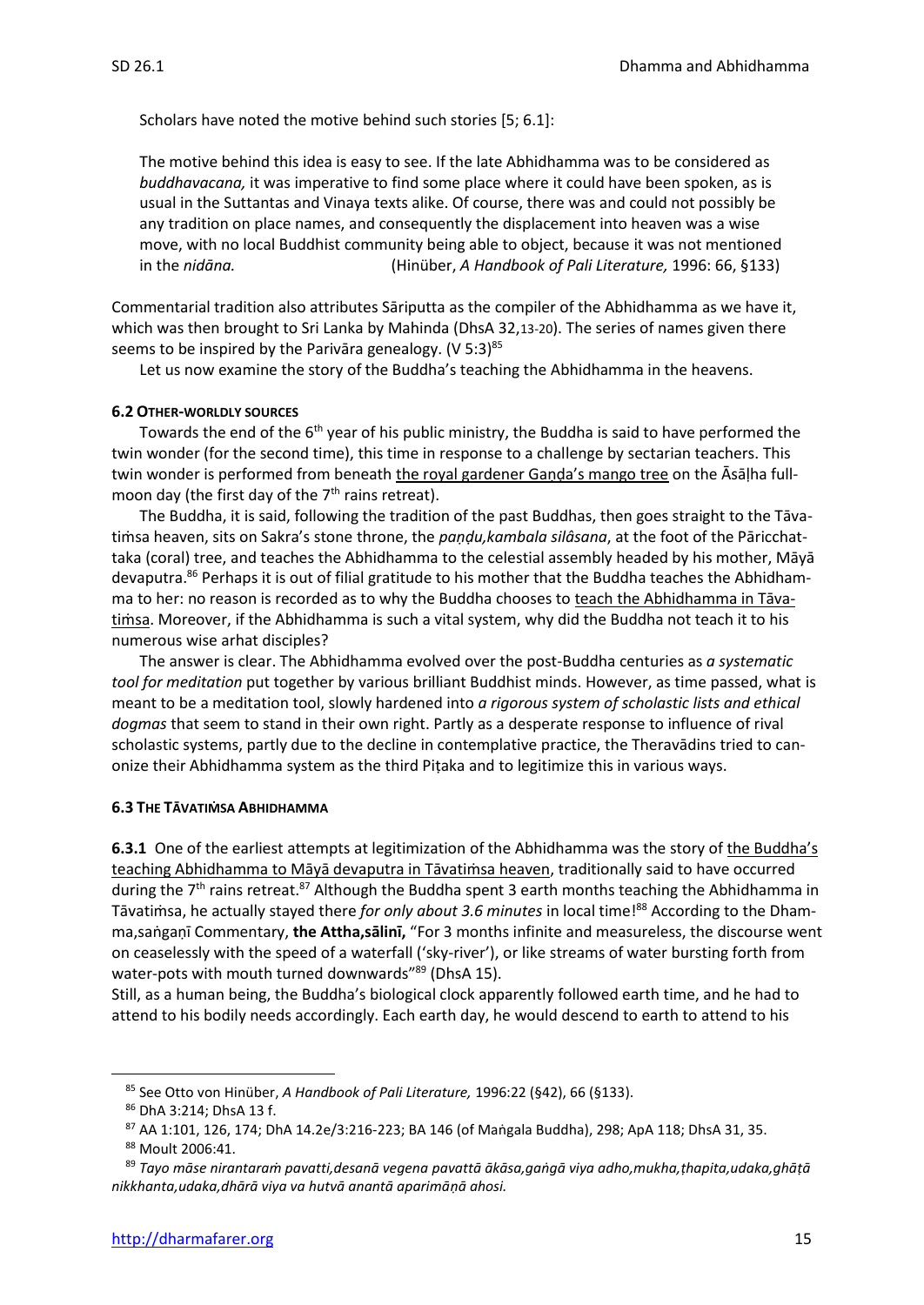bodily needs. During his absence, the Abhidhamma teaching was uninterrupted as he left behind his holographic image to continue the discourse.

**6.3.2** This is of course a common mode of legitimizing religious teachings—that the teaching is handed from a higher or heavenly source—or, as in the case of **Nāgārjuna**, from an underground source. According to Tibetan sources, Nāgārjuna was so accomplished in doctrine, medicine and alchemy that he was invited by the nāgas (serpent spirits who are said to live in the watery underworld) to visit their kingdom. There it is said he discovered the Prajñā,pāramitā Sūtras, which had been lost to the human world since the Buddha's exposition. He returned to the human world with the sutras, and through their magical powers was able to live for many centuries. When he finally died, he was reborn in Sukhāvatī, Amitabha's Western Paradise.<sup>90</sup>

**6.3.3** Another good example of religious legitimization is the Tibetan tradition of the "treasure text" or terma (*gter ma*). A treasure text, such as the Bardo Thotrol (often called The Tibetan Book of the Dead), is said to have been written long ago (usually by Padmasambhava in the  $8<sup>th</sup>$  century), at a time when the Tibetans were not ready to appreciate its meaning and depth. It was buried away so that it is discovered centuries later by a "treasure discoverer" or terton (*gter ston*).

Even then it was revealed to its discoverer in the secret *ḍakinī* language, a kind of code that only he was able to decipher and translate into a public language. It was necessary, then, for the discoverer, finding the text at the prophesied moment, to become a kind of embodied ghost writer, translating it in such a way as to make it meaningful for its time, creating a text that is original because it is already a copy.

(Donald S Lopez, Jr, *Prisoners of Shangri-la,* Chicago, 1998:85)

It is left to the critical thinker and true practitioner to tease out the significance of all this.

## **7** Sāriputta's "role" in legitimizing the Abhidhamma

#### **7.1 SĀRIPUTTA'S TEACHINGS**

**7.1.1** Sāriputta, because of his profound wisdom, second only to that of the Buddha's, often plays an important rule in the legitimization of the Abhidhamma tradition. After all, it is Sāriputta who is recorded as having delivered the last two suttas of the Dīgha Nikāya, namely, **the Saṅgīti Sutta** (D 33) and **the Das'uttara Sutta** (D 34), both of which are lists of doctrinal terms, mostly without definitions.

**The Saṅgīti Sutta**, using a new style later followed by the Aṅguttara, arranges the terms in numerical groups of ones progressively up to tens, serving as an index to the doctrines scattered throughout the Teaching. **The Das'uttara Sutta** consists of groups 10 single doctrines, then 10 twofold doctrines, and so on up to 10 tenfold, aimed to bring out their practical significance ("that greatly help," *bahu,kāra*).

**7.1.2** Both these suttas have been delivered late in the Buddha's public ministry, after the death of the Jain founder, Mahāvīra, as a result of which the Jain community fell into disarray. Understandably, **the Saṅgīti Sutta** "should be recited together by all, in concord and without dissension, so that the holy life would last long for the welfare and happiness of gods and humans" (D 33,1.7).<sup>91</sup>

<sup>90</sup> See Paul Williams, *Mahāyāna Buddhism,* London & NY: Routledge, 1989:56.

<sup>91</sup> D 34,1.1/272.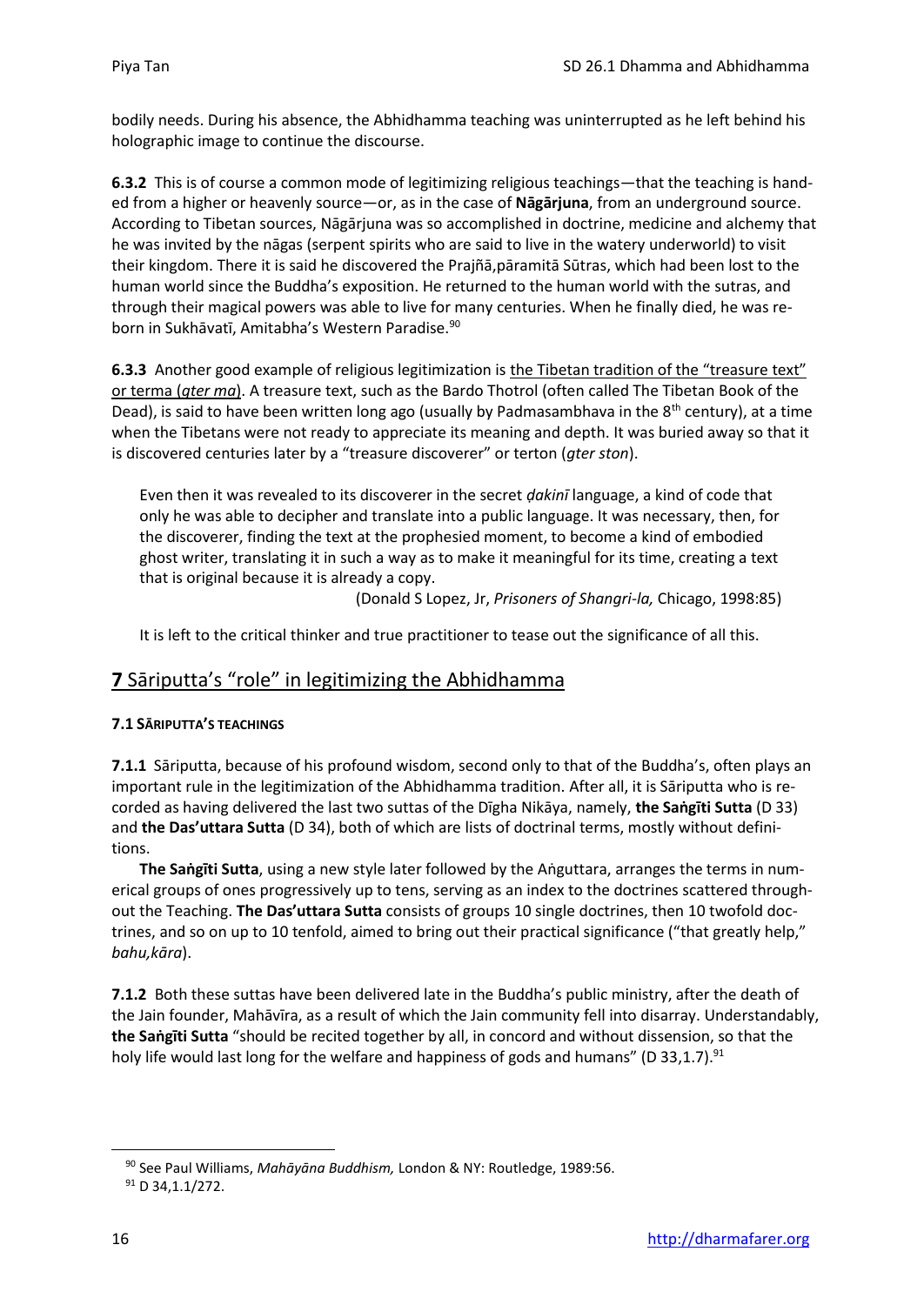**The Das'uttara Sutta** [7.1.1], on the other hand, opens with a clear statement of its practical purpose: "The Das'uttara I shall proclaim: a teaching for the attainment of nirvana and the ending of suffering, the release from all bondage" ( $D$  34.1.2).<sup>92</sup>

**7.1.3** The Sarvâstivādins held the Saṅgīti Sutta is high esteem, and included it in their similarly named Abhidharma text, **the Saṅgīti,paryāya** [Table 2], attributed to āriputra in the Chinese translations, but to Mahā Kauṣṭhila (Mahā Koṭṭhita) by the Tibetan translations.<sup>93</sup> The Dharma,skandha, too, is attributed to āriputra. The systematic arrangement of these two suttas, anyway, is a foretaste of what is to come in the Abhidhamma. The sets of ten items (*dasa,dhamma*), for example, are treated in the Saṅgīti Sutta in much the same way as **the Puggala Paññatti** does with the "set of ten individuals" (*dasa,puggala*).

#### **7.2 SĀRIPUTTA AND THE BATS**

**7.2.1** From the Dhammapada Commentary,<sup>94</sup> we learn that while the Buddha is teaching the Abhidhamma in Tāvatiṁsa, he attends to his bodily needs in keeping with earth time. So when meal-time approaches, leaving behind his hologram form (*nimitta,buddha*) to continue teaching, he would go down to the northern continent, Uttara,kuru, to collect alms and then retire to the shores of Lake Anotattā deep in the Himalayas, and there in a rich man's pavilion, have his meal.

Sāriputta visits the Buddha there and attends to him.<sup>95</sup> The Buddha tells him the progress of the Abhidhamma teaching and to relay the teaching thus far to the 500 monks under Sāriputta's tutelage. Then the Buddha returns to the heavens to resume his Abhidhamma teaching personally.

**7.2.2** These 500 monks have left home out of faith on seeing the Buddha perform the twin wonder at Gaṇḍa's mango tree. Listening to Sāriputta (relaying the teachings from the Buddha), they in due course mastered all the Seven Books (*satta-p,pakaraṇa*) of the Abhidhamma. It is said that in the time of Kassapa Buddha (the previous dispensation) they were small bats (*khuddaka,vagguli*).

**7.2.3** Once, as they hung from the ceiling of a mountain-cave (*pabbhāre*), they heard two monks reciting the Abhidhamma as they walked up and down in meditation, and 'held to the sound of their voices as a mental sign" (*sare nimittaṁ aggahesuṁ*), that is, they were entranced by the chanting voices. The bats, of course, could not understand what they were hearing, but were simply captivated by the voices. When they passed away, they were reborn in the heavens, enjoying divine bliss for two Buddha periods.

**7.2.4** Then they are reborn into distinguished families in Sāvatthī in our Buddha's time. There, seeing the Buddha perform the twin wonder, their faith ripens and they renounce the world. During the 3 months of the rains, as the Buddha teaches the Abhidhamma in the heavens, and they, receiving the same teachings through Sāriputta, in due course, master the Seven Books.<sup>96</sup> At the end of the Buddha's discourse, eight hundred thousand million devas penetrate the truth (*dhammâbhisamayo aho*si),<sup>97</sup> and Māyā devaputra himself becomes a streamwinner.<sup>98</sup>

<sup>92</sup> D 33, 1.7/211.

<sup>93</sup> See Takakusu, "On the Abhidharnma literature of the Sarvâstivādins," JPTS 1904-5:66-146 (esp 99).

<sup>94</sup> DhA 3:222 f; DhsA 16 f.

 $95$  This section is mistranslated in DhA:B, which says that Sāriputta went to Tusita heaven.

<sup>96</sup> See SD Epilegomena II(b) B(3).

<sup>97</sup> This probably means that they become lesser stream-winners (*cūḷa sotāpanna*), MA 2:120; cf Vism 605/- 29.27. For further discussion on "lesser stream-winner," see **Laymen saints,** SD 8.6 (14.2).

<sup>98</sup> On the story of the bats, see also **Group Karma?** SD 39.1.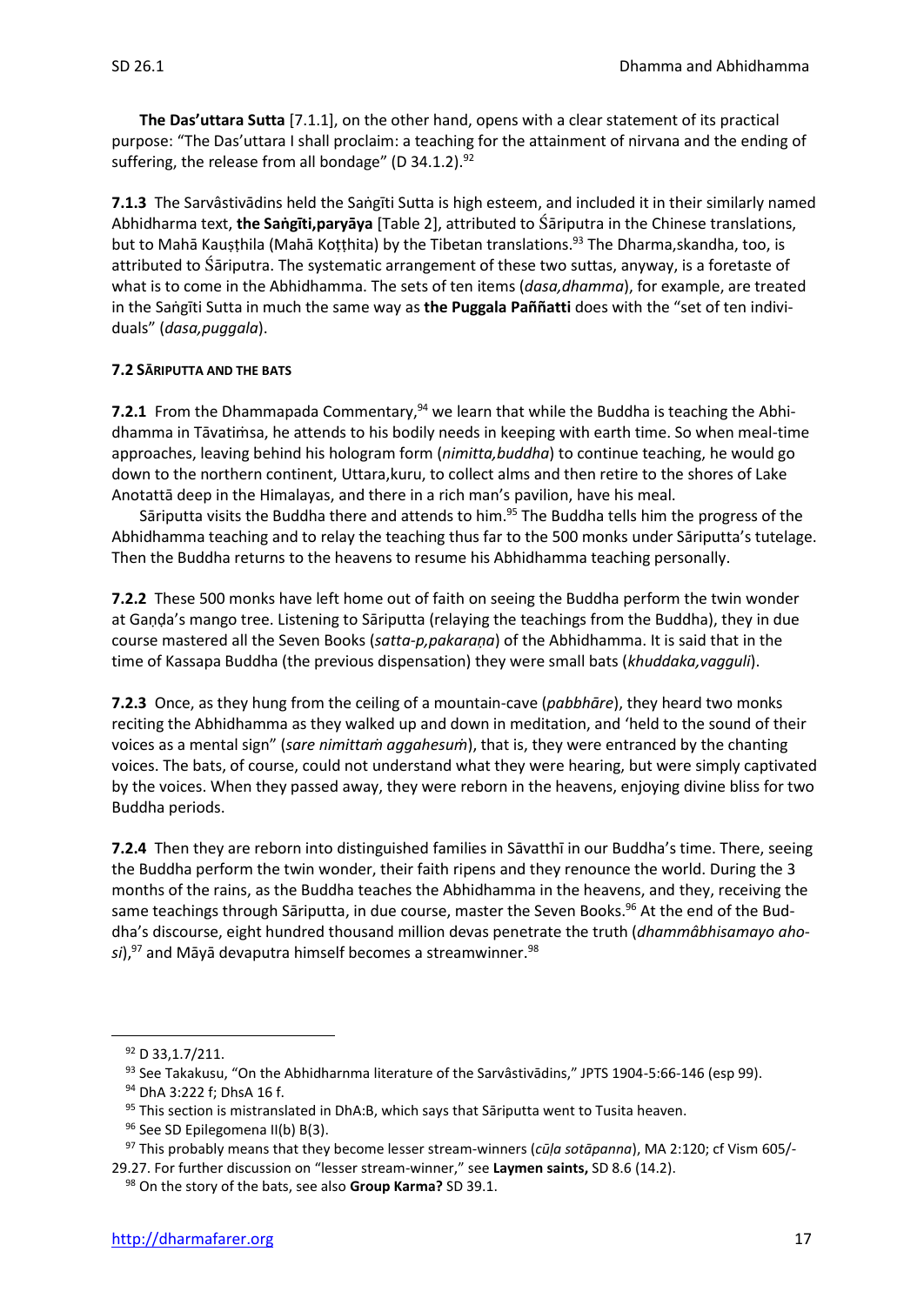#### **7.3 ABHIDHAMMA VERSIONS**

**7.3.1** According to the Dhamma,saṅgaṇī Commentary, **the Attha,sālinī,** written by **Buddhaghosa,**  there are 3 versions of the Abhidhamma:

- (1) The long version: the one taught by the Buddha in Tāvatīmsa;
- (2) The short version: the one taught by the Buddha to Sāriputta; and
- (3) The medium version: the one taught by Sāriputta to the 500 monks.

It is the third, or medium, version that is said to have come down to us. The Attha,salinī adds:

The order of the texts of the Abhidhamma originated with Sāriputta. The numerical series in the Great Text (*mahā,pakaraṇa*) [ie the Paṭṭhāna] was also determined by the elder. In this way, the elder, without damaging the Dharma, laid down the numerical series so that it is easy to learn, remember, study and teach it. (DhsA 17)

**7.3.2** Buddhaghosa also explains that the table of contents of the fifth book of the Abhidhamma Piṭaka, **the Kathā,vatthu,** was first laid out by the Buddha himself, but later expanded upon by Moggalī,putta Tissa at the time of the Third Council ["the Pāṭali,putta Council" of Asoka's time], as foreseen by the Buddha. Thus, Buddhaghosa legitimizes the inclusion of the Kathā,vatthu as one of the seven books of the Abhidhamma. (DhsA 3-6)

#### **8** Other sources of the Abhidhamma

**8.1 HISTORICAL ORIGINS**. The most probable origin of the Abhidhamma is what scholars, such as **A K Warder,** in his *Indian Buddhism,* propose:

It seems very probable that in the earliest period this third section of the *Tripiṭaka* consisted simply of some set of *Mātkā* [Pali *māṭikā*] <sup>99</sup> headings, possibly propounded by the Buddha himself when giving systematic instruction to his followers, and that this was only later fully elaborated into *Abhidharma* exposition. From the available *Abhidharma* texts it is possible to suggest which were the most original *Māṭrkā* headings, but it is uncertain how many of all the known headings might have been in the earliest list, or before the schools began to divide.  $(1970:10 \text{ f})^{100}$ 

By comparing the available *Abhidharma* texts, however, we are led to the conclusion that already within the first two centuries after the *parinirvāṇa,* and in a great part before the First Schism, a substantial development [of the Ahidhamma] had taken place. (1970:218)

#### **8.2 COMMENTARIAL TRADITIONS**

**8.2.1** One of the most important factors contributing to the Abhidhamma tradition is the Pali Commentaries, some of which reputedly go back to the Buddha's time.<sup>101</sup> Most of the early commentaries, written in Sinhala, were the source for Buddhaghosa's commentaries written in Pali during the 5<sup>th</sup> century. Although Buddhaghosa regarded himself simply as a translator and compiler, it is clearly evident that he has occasionally included his own opinions.

<sup>99</sup> *Mātkā* (Skt) means "a 'matrix' or list of topics, a set of notes giving just the headings of a body of doctrine"

<sup>100</sup> See also Warder 1970:10 f, 218-224. For Warder's study on the Māṭṛkā, see his Intro essay to his ed of the Abhidhamma manual, **Moha,vicchedanī,** London: Pali Text Society, 1961:xix ff, esp xxi.

<sup>101</sup> Eg **Mahā,niddesa** and **Cūḷa,niddesa.**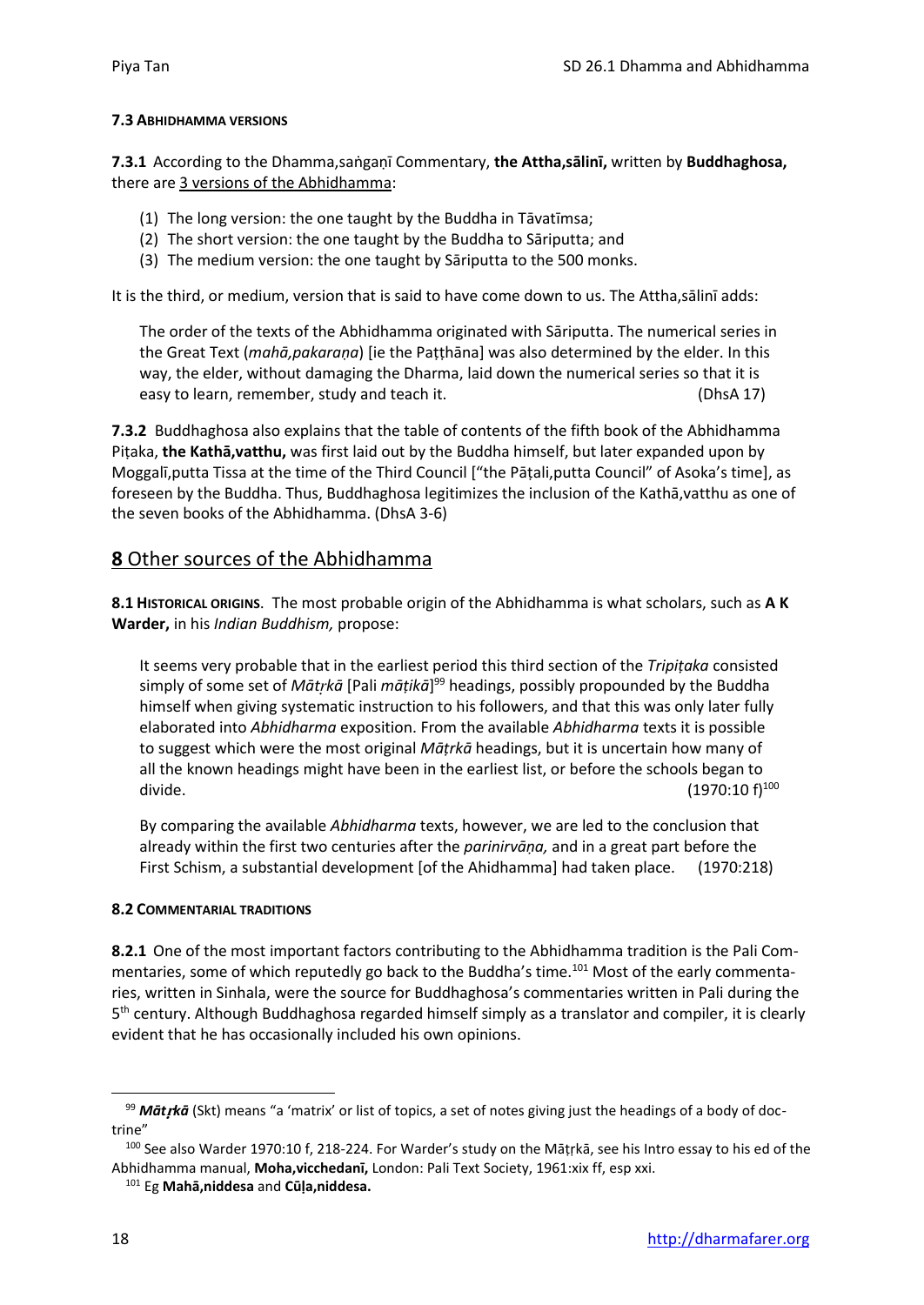**8.2.2** Except for **the Milinda,pañhā,** a work of apologetics,<sup>102</sup> and Upatissa's **Vimutti.magga,** all of Buddhaghosa's others sources are lost.<sup>103</sup> The main contribution of the Vimutti, magga to the Abhidhamma is "the laying out of the names and order of the thought moments in the sense door process" (Robert Moult 2006:42). The Visuddhi,magga expands on this structure by giving the numbers (such as seven impulsion (*javana*) thought-moments), a mind-door process and the mental processes for rebirth, attainments, and so on.

**8.2.3** While Buddhaghosa was working on his Commentaries in Lanka, **Buddhadatta** (5th cent?) was developing a condensed version of the Abhidhamma Piṭaka as a study guide, in Kāñcī (modern Conjeeveram on the Coromandal Coast in south India). His **Abhidhammâvatāra**<sup>104</sup> is a short work of only 1415 stanzas in 24 chapters with prose sections in between, summarizing the essence of the Abhidhamma for the student to commit to memory.

**8.2.4** Buddhadatta, for example, conflated the repetitive groupings (dhyana factors, faculties, path factors, wholesome roots, etc) of the Dhamma,saṅgaṇī, largely taken from the suttas. Using this method, he comes up with a condensed list of 52 mental factors (*cetasika*).

This same structure is later used by **Anuruddha** (12th century) in his **Abhidhamm'attha Saṅgaha,**<sup>105</sup> which supersedes the Abhidhammâvatāra in popularity. It keeps to the Abhidhammâvatāra's framework of 52 mental factors, 28 types of matter, and nirvana as "realities," as distinct from "concepts."

8.2.5 **Robert Moult**, in his instructive article, advises those interested in the Abhidhamma to do as follows:

One should view the Abhidhammattha Saṅgaha as it was intended—as a starting point in the study of the Abhidhamma. Having grasped an overview of the subject from the Abhidhammattha Saṅgaha, one should then proceed to study the Abhidhamma Piṭaka and it will then be clear what materials in the Abhidhammattha Saṅgaha were "later additions." These later additions are not necessarily wrong or embellishments, but they can be viewed as noncore teachings. Though non-core teachings may be interesting to discuss, they should not distract us from the important themes contained in the Tipiṭaka. (2006:43)

#### **9** Miraculous memes

**9.1** Another important way that the Abhidhamma is promoted is through "Abhidhamma talk" or "the Abhidhamma meme." A **meme** is an idea, statement or story that continues to be replicated (not necessarily faithfully) by believers.<sup>106</sup> A good description of how a faith-inclined Abhidhammist might behave is found, for example, in **the Jaṭilā Sutta** (S 3.11). King Pasenadi, seeing "7 matter-hair ascetics, 7 Jain ascetics, 7 naked ascetics, se7ven loin-clothed [single-robed] ascetics, and 7 wanderers"

 $102$  A 1<sup>st</sup> century north-western Indian work, recording the monk Nāgasena's answers to the Bactrian king Milinda's questions by way of apparent dilemmas culled from the suttas.

<sup>103</sup> On the sources of the Pali Commentaries, see EW Adikaram, *Early History of Buddhism in Ceylon,* 1946: 10-23. **Vimutti,magga** by Upatissa (3rd cent, poss 1st cent, Lanka). See S Jayawardhana, *Handbook of Pali Literature,* 1994:175-177 & Oskar von Hinüber, *A Handbook of Pali Literature,* 1996: V2.2.

<sup>104</sup> "Descent into the Abhidhamma." A work in mixed verse and prose, "the earliest surviving manual attempting to sum up the contents of the Abhidhamma" (Hinüber 1996 §341). *Buddhadatta's Manuals* I (with Rūpv), ed AP Buddhadatta, London: PTS, 1915. See Norman, "Pāli Literature," 1983:130-132]; S Jayawardhana, *Handbook of Pali Literature,* 1994:5-7; & Hinüber, *A Handbook of Pali Literature,* 1996 §340-343.

<sup>105 &</sup>quot;Compendium of Abhidhamma Topics," the most important introductory manual on the Abhidhamma. Edd Childers, Goonesekera & TW Rhys Davids, JPTS, 1884:1-48. Ed H Saddhātissa, Oxford: PTS, 1989 (with Abhs MT). See Anuruddha 1999:79.

<sup>106</sup> See **Memes**, SD 26.3.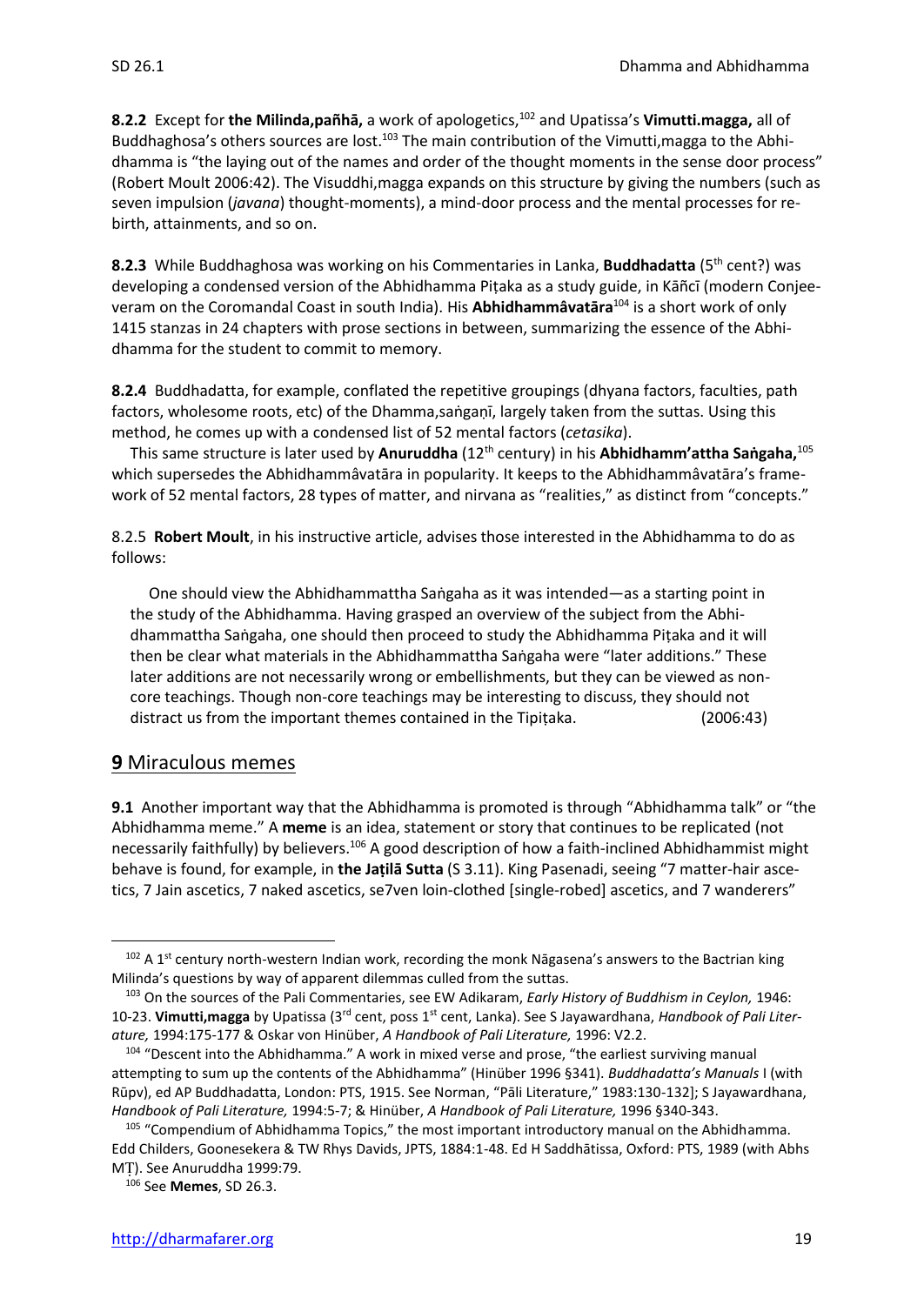passing by, declares to the Buddha, "Bhante, they are amongst those in the world who are arhats or who have reached the path of arhathood!"

The Buddha replies that it is not easy for one who is not an arhat to recognize one, and that one can only really know another in the following ways: $107$ 

(1) **Through living together with another**, another's moral virtue (*sīla*) can be known, but even then only after some time, by one who is attentive and wise.

(2) **Through dealing with another**, another's honesty (*soceyya*) can be known, and but even then only after some time, by one who is attentive and wise.

(3) **Through adversities**, another's fortitude [emotional strength] (*thama*) can be known, but even then only after some time, by one who is attentive and wise.

(4) **Through discussing with another**, another's wisdom (*paññā*) can be known, but even then only after some time, by one who is attentive and wise. (S 3.11/1:77-79), SD 14.11

**9.2** The Abhidhamma memes, besides the traditional teachings, are of two main forms: *stories of remarkable self-control over one's body and mind*, and *miraculous stories about teachers and practitioners*. An Abhidhammist might claim to be able to see lucidly the inner workings of the body or to have attained some profound level of insight, or that a certain teacher could levitate or perform various miracles or is an "arhat." Such stories, of course, abound in all religions, and such stories help to reinforce the faith of followers and attract new converts. These stories often work because they cannot be critically examined, and are at best taken on faith.

Furthermore, there may be *the tendency of an emotionally immature person or an attentionhungry person or someone with a personal problem to turn to religion*, even to Abhidhamma, as an external locus of control.<sup>108</sup> As if by way of serendipity, such a one then discovers the place and power that the Abhidhamma holds in the minds of believers. To assume a religious aura or power, one then only needs to memorize the Abhidhamma memes and replicate them in the right circles. It is easier to convince oneself of such near-miraculous transformation if one is not so familiar with the Dharma.

**9.3** In a similar manner, such a mastery of the Abhidhamma may turn one into a **tulku** (*sprul sku*) of sorts. The term technically refers to certain individuals of Tibetan Buddhism, said to reincarnate over a number of generations. As a rule, a child who is recognized as a tulku would be taken away from his biological family and groomed in the lamasery. If the tulku turns out to be a wise and compassionate teacher, the system works and all is well; but often enough there are serious problems and painful scandals attending people attributed with so much power and charisma.<sup>109</sup>

Once when a certain lama was asked what if they had chosen the *wrong* candidate for tulkuship, his reply is very instructive: Bring me any young child, say of three, we can, under the proper conditions, easily groom him into one!<sup>110</sup> This is clearly understandable because Tibet, in her pre-occupation days, was a theocracy, where the high lamas were royalty who ruled the country, and the Potala had its own prison and police (like the Vatican palace in mediaeval Europe).

**9.4** During my years as a Theravāda monk in Malaysia, especially during the three decades of the 20<sup>th</sup> century, I noticed an interesting phenomenon where the religious-minded young male singles with some kind of lack of social skills or unresolved emotional issues turning to Abhidhamma. In one of the most interesting cases, this young man became good enough in Abhidhamma theory as to be

<sup>107</sup> S 1:78 f = U 65 f. This brief exposition is elaborated in **Thānāni** (A 4.192 = 2:187-190), SD 14.12.

<sup>&</sup>lt;sup>108</sup> On the problem of an external locus of control, see SD 17.6 (2.2) on "Ritual and Superstition."

<sup>109</sup> Eg Chogyam Trungpa Tulku scandal of the 1980s in the US: see Katy Butler, "Encountering the shadow in Buddhist America," in *Common Boundary*, May-June 1990:14-22 & in *Meeting the Shadow: The Hidden Power of the Dark Side of Human Nature,* ed Jeremiah Abrams & Connie Zweig, Los Angeles: JP Tarcher, 1991:137-147. See **Bad friendship**, SD 64.17 (7.5.3).

<sup>110</sup> See **Rule by incarnation**, SD 72.7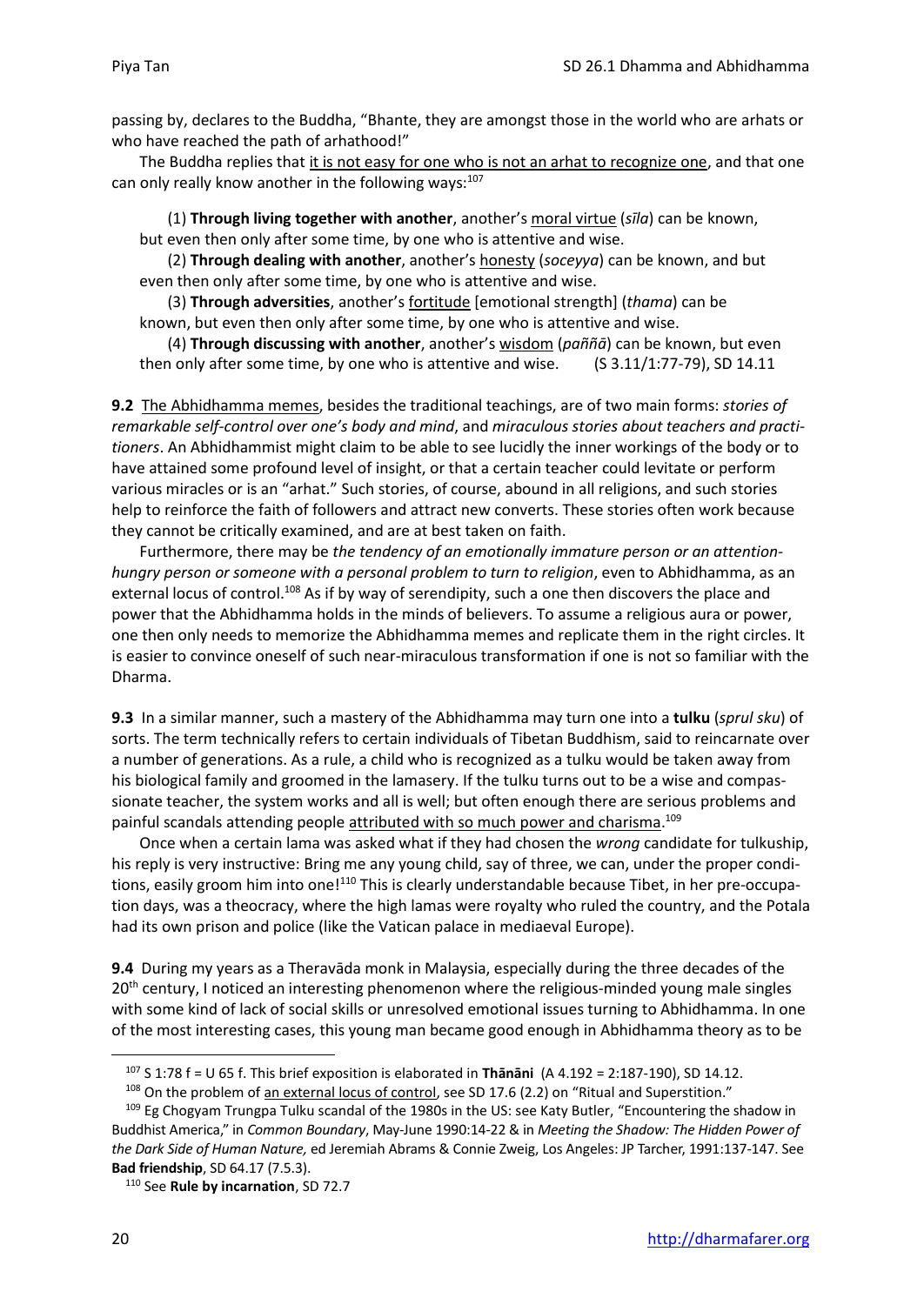allowed to hold his own classes in the largest Sinhala Buddhist mission and most influential foreign mission in the country, but later he turned to New Age interests, such as spirituality, the occult, divination (such as tarot card reading), and reiki. He was recorded as declaring that he is "a Buddhist by faith, and a spiritualist at heart."<sup>111</sup>

**9.5** If it is possible for Abhidhamma to be misused by an individual, the problem becomes bigger when it affects a group. In the late 20<sup>th</sup> century especially, there was a worrying trend amongst some Abhidhammists in southeast Asia: they tend to form closed circles, firstly, by the conviction (explicit or implicit) that they have discovered "the ultimate truth," and secondly, by the fear (perhaps triumphalism) that those "with wrong views" should be politely avoided.

This exclusivism often turns an Abhidhamma group into an exclusive or elitist religious leisure club with cultish and triumphalist tendencies. The final truths are decided by an Abhidhamma guru rather than from the authority of the suttas or the Dharma. Interestingly, because of the abstruseness of Abhidhamma doctrines, those who really understand it are an exception than the rule, and the ignorant or not-so-knowledgeable would of course have to rely on the teacher rather than the teaching.

## **10** Proper use of the Abhidhamma

**10.1** While the suttas use stories, similes, metaphors and poetic language to inspire the listener, the Abhidhamma, on the other hand,

presents the Buddha's teachings without making concessions to time or place or audience, and in technical terms that are precisely defined to ensure analytical exactitude … it is an attempt to give a comprehensive statement of the Buddha's teachings exclusively in ultimate terms. A useful analogy, I think, for the relationship between the Abhidharma and the Sūtrānta is that of the relationship between a grammar book of a language and the language as spoken and used. In the same way as a grammar book aims at giving a bare account of how a particular language works, its structure and forms of expression, based on observation of the actual use of the language, so the Abhidharma is an attempt to lay bare and describe accurately and precisely, allowing for all circumstances and eventualities, the underlying structure of the Dharma as found in the discourses of the Buddha. (Gethin 1998:207 f)

**10.2** The Abhidhamma will always be an important part of Buddhism, but its usefulness in facilitating our efforts towards awakening depends on how we use it. A growing number of modern scholars are becoming aware of the utility of the Abhidhamma. **Lance Cousins**, for example, comments that

The aim of this *abhidhamma* analysis [of existence into dharmas] is not really theoretical; it is related to insight meditation and offers a world-view based upon process in order to facilitate insight into change and no-self so as to undermine mental rigidity. ("Abhidhamma," in J R Hinnells (ed), *A New Dictionary of Religions,* 1995)

I hope all this does not give an impression of a "modernist" critique or skeptical approach to Abhidhamma, which is clearly not my aim here. The spirit of early Buddhism is that of *inquiry,* both ex-

<sup>&</sup>lt;sup>111</sup> I'm not against New Age, Reiki or Spirituality, but my curiosity is how a person believed to be good enough in the Abhidhamma (and suttas) to give classes in them at one of the most influential mission in the country could fall back to the more worldly arts. I leave further discussion on the significance of what I have written to intelligent concerned Buddhists. I'm certainly impressed that the Sasanarakkha (Malaysia) generously accommodates such individuals by providing a gentle yet pervading influence, so that as they learn more about the Dharma, they would need less of such "skillful means." The only danger is when we think that we have nothing more to learn or that the true answer could be found outside of ourselves.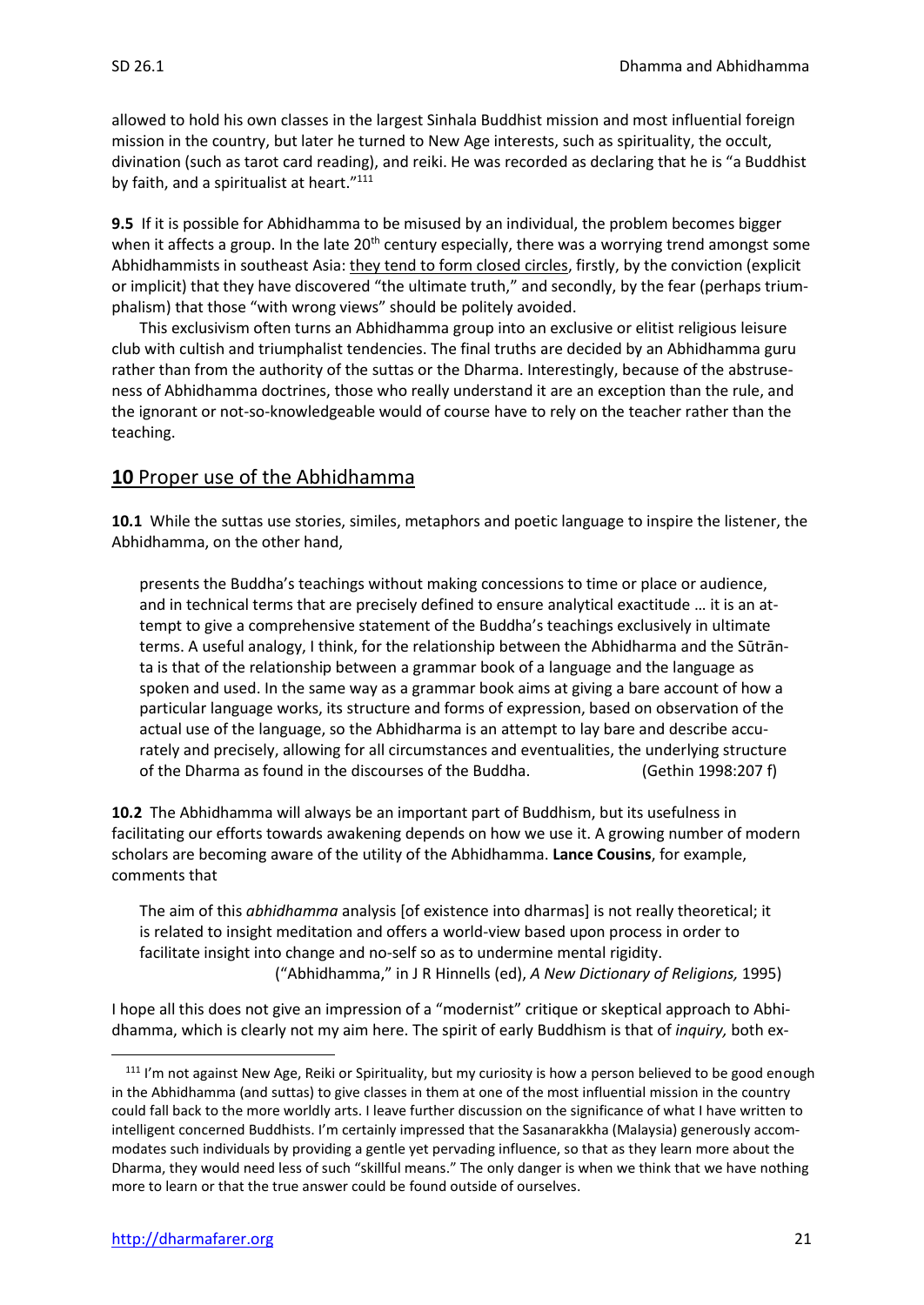ternal and internal. The spirit of inquiry in the *external* sense, that is, what can be known or the true sources of knowledge, is crystallized in the teachings of **the Kesa,puttiya Sutta** (A 3.65). <sup>112</sup> This insightful pragmatism entails careful experiential analysis by a positive and wholesome mind, wherein the *internal* spirit of inquiry abides.

**10.3** One of the main issues that compels serious practitioners to reject Abhidhammism is where the Abhidhamma is regarded as the "supreme doctrine" and placed even above the Dharma or suttas. The Abhidhamma is given the highest place and the suttas are used only to substantiate the Abhidhamma claims. In fact, properly speaking, the Dharma and suttas should take priority of place in our spiritual life, and the Ahidhamma should help us understand the Dharma and suttas better so that we can fine-tune our mindfulness practice and find liberation in this life itself.

**10.4** The Abhidhamma teachings are at best *theories and views* for those who do not have any level of realization. Such theories and views can only hinder our meditation, when in fact we should simply be letting of all thinking, and to reflect on the impermanence of things. On having attained some level of calm and insight, then the purpose of the Abhidhamma becomes clearer. They can then serve as a syllabus, teaching schedule or resources for expressing our taste of freedom to others who are still only preparing the ingredients for the soup or boiling it.

Interestingly, most of the teachers of Abhidhamma today clearly are not meditators, and are at best scholar monks. This is understandable because Abhidhamma is a scholastic tradition, and may be seen as a psychological defence of compensation for our lack of meditation or for monastics who have a "modernist" view of Buddhism and do not keep strictly to the Vinaya.

**10.5** A vital part of mindfulness training is the constant examination of every mental state as it arises. If we should be distracted by any of them, one way out is to question, "Why?" And we no longer find any reason for being distracted by it: so, why not let it go, and keep letting it go. A simile from **the Vitakka Saṇṭhāna Sutta** (M 20) fits this context very well:

Bhikshus, just as a man finding no reason for walking fast, walks slowly; finding no reason for walking slowly, stands; finding no reason for standing, sits down; finding no reason for sitting down, lies down—thus giving up an awkward posture for an easy one. (M 20,6/1:120), SD 1.6

It is like the opening of a thousand-petalled lotus: petal by petal open revealing the flower's ever more beautiful ever more fragrant interior. When all the lotus petals are open, at the heart of the lotus reveals the true emptiness of profound peace and liberation.

**10.6** The vital need for spiritual letting-go is echoed in the parables of the water-snake and of the raft given by the Buddha himself in **the Alagaddûpama Sutta** (M 22). The parable of the water-snake basically warns us against the misuse of Dharma for causing disharmony (such as arguing with and belittling others) or for worldly gains. The parable of the raft clearly points to the fact that the Teaching is not an object for collecting and clinging to, but *a means of spiritual liberation*. Just as we use a raft to cross to the safety of the farther shore, even so we practise the Dharma for the sake of spiritual liberation. The Buddha then declares

Bhikshus, having known the parable of the raft, you should abandon even the Dharma, how much more that which is not Dharma $1^{113}$  (M 22,14/1:135), SD 3.13

<sup>112</sup> A 3.65/1:188-193 @ SD 21.3.

<sup>113</sup> *Dhammā pi vo pahātabbā pag'eva adhammā*. Comy takes *dhammā* here to mean "good states,' ie calm and insight (*samatha,vipassanā*), citing **Laṭutikôpama S** (M 66.26-33/1:455) as an example of the teaching of the abandonment of attachment to calm, and **Mahā Taṇhā,saṅkhaya** S (M 38,14/1:260 f, SD 7.10) as one of the abandonment of attachment to insight. Bodhi, however, is of the view that "*dhamma* here signifies not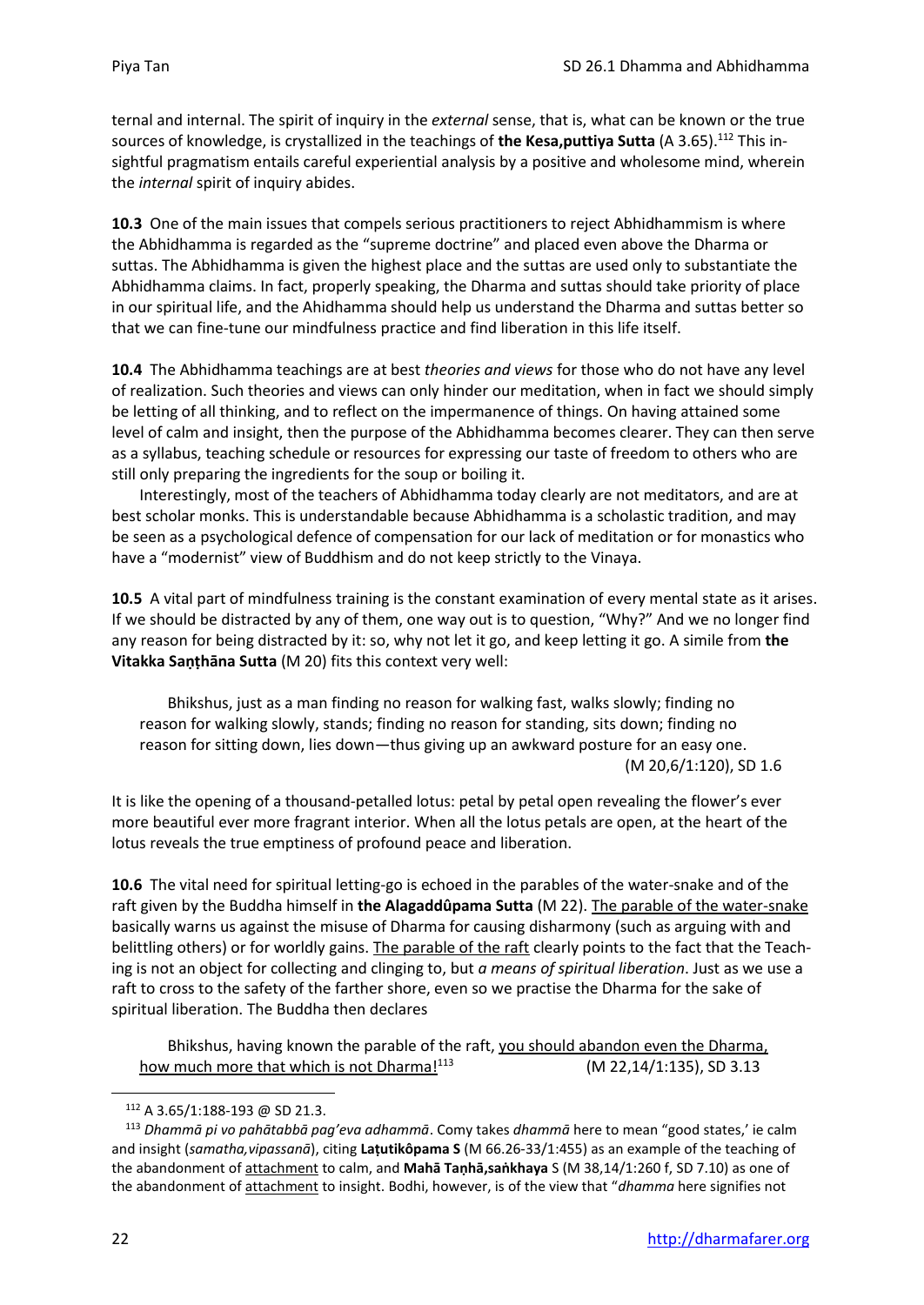Understandably, we should also inclusively read this admonition as: "having known the parable of the raft, you should abandon even the Abhidhamma, how much more that which is not Abhidhamma!" Clearly, having understood what is "related to the Dharma" (*abhi-dhamma*), we should then let go of that relationship, for a higher realization. The Abhidhamma is *scholastic philosophy*, and no matter how well it describes mental moments and processes, and atomic particles of matter, we are still but spoons holding the Dharma soup if we fail to use the Abhidhamma raft to cross over to the far shore.

**10.7** Serious meditation teachers are wont to remind us of urgency of the need for a calm and clear mind, and that there are simple, direct and effective methods of liberating the mind. The basic rule is that we should not clutter up the mind. An insightful and historical anecdote about **Ajahn Chah** reminds us of the simplicity and directness of the spiritual life:

One day, a famous woman lecturer on Buddhist metaphysics came to see Achaan Chah. This woman gave periodic teachings in Bangkok in the abhidharma and complex Buddhist psychology. In talking to Achaan Chah, she detailed how important it was for people to understand Buddhist psychology and how much her students benefited from their study with her. She asked him whether he agreed with the importance of such understanding.

"Yes, very important," he agreed.

Delighted, she further questions whether he had his own students learn abhidharma. "Oh, yes, of course."

And where, she asked, did he recommend they start, which books and studies were best? "Only here," he said, pointing to his heart, "only here." (Kornfield & Breiter 1985:12)

**10.8** As already mentioned above [3], the Buddha, in the early years of his ministry, gives ad hoc nontechnical teachings to individuals and groups, depending on their needs, circumstances and levels of understanding. In due course, these teachings evolved into sets of doctrines. A musical parable would be apt here. The Buddha is like a master musician who teaches his pupils the nature of musical notes, how to compose beautiful music with them, and above all to enjoy the beauty and peace of such music. Although today, many of us may not be such adept composers as the early masters, we can still practise the arpeggios and classic pieces, and appreciate the performances of various experienced artistes, so that we can still enjoy the beauty and peace of such music; or, even compose our own variations on the Buddha's themes, expressing our experience and joy of the Dharma.

**10.9** The various Abhidhamma traditions apparently tried, as it were, to make a thorough survey and catalogue of the whole range of the musical sounds that the Buddha has produced. Then they tied to classify and analyze them into standardized sets and formulas. The impression we get here is that what the Buddha knows and teaches amounts to just those dry notes and lists of musical terms. The music then ends up more analyzed than played and enjoyed.

Or worse, we must think that it is enough to *just to know* these traditional lists and theories, relegating the suttas to mere footnotes, and, worst of all, without having tasted, or even preparing to taste, the open mind and spiritual freedom celebrated in the early teachings, we think that to *know* facts is enough, without ever undergoing any spiritual growth.

**10.10** We have to constantly remind ourselves of the true purpose of the Buddha Dharma. The purpose of studying the suttas and the Dharma is to inspire to cultivate our minds, which in turn is for the sake of true happiness and spiritual liberation. The purpose of the Dharma study is not for the sake of views, but for the sake of clearing them up, so that ultimately we are fully free of them.

good states themselves, but the teachings, the correct attitude to which was delineated just above in the simile of the snake." (M:ÑB 1209 n255). See Intro.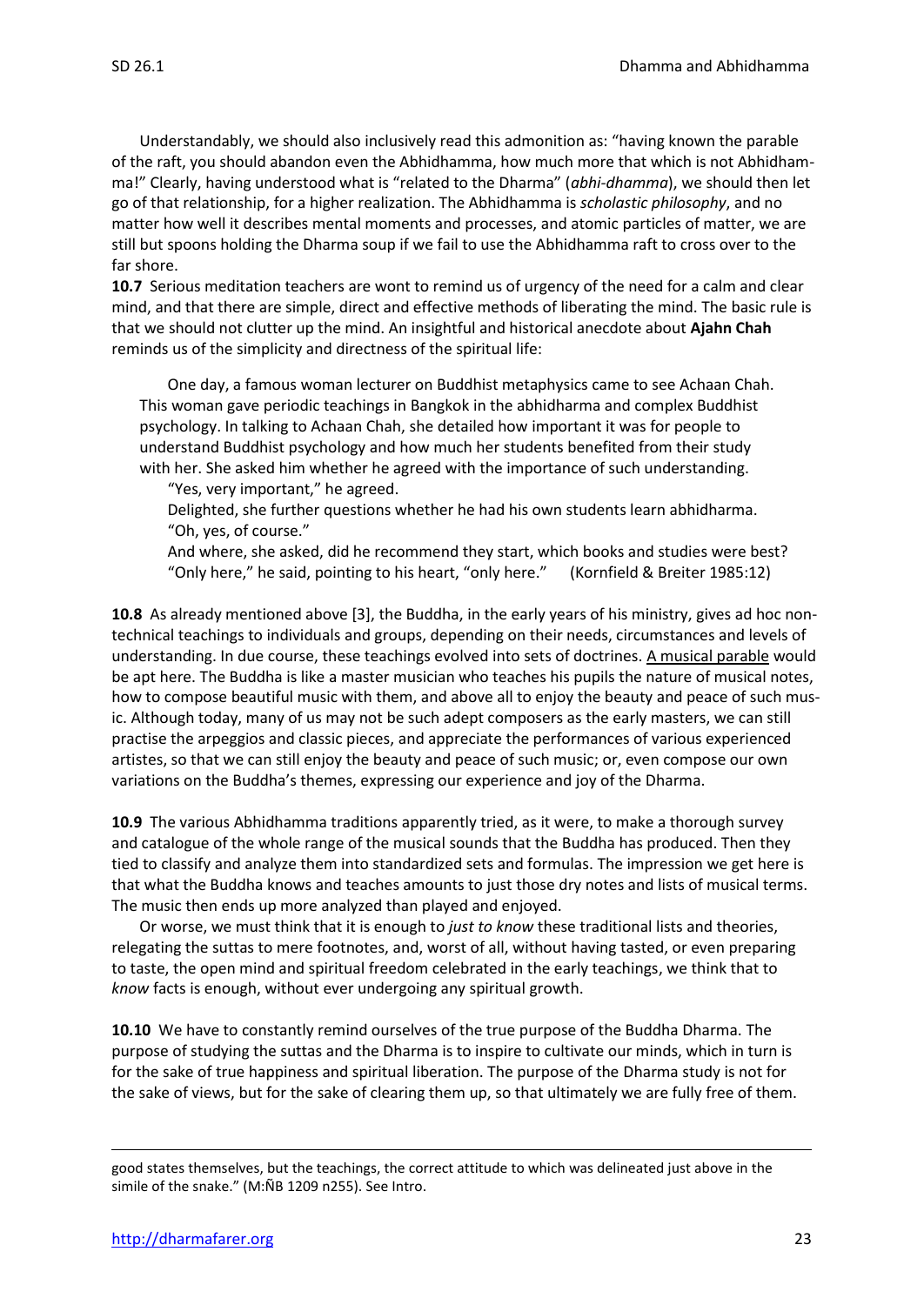In **the Alagaddûpama Sutta** (M 22) and **the Anurādha Sutta** (S 22.86), the Buddha declares the scope and goal of his teaching, thus:

Bhikshus, both before<sup>114</sup> and now what I teach is suffering and the ending of suffering.<sup>115</sup> (M 22,38/140), SD 3.13; (S 22.86/119), SD 21

#### As **the Subhāsita Sutta** (S 730) declares:

The speech that the Buddha utters, for the security of nirvana's attainment, for the making an end to suffering, is truly the foremost speech. (S 730/8.5/1:189)

 $-$ 

## Bibliography

[For other titles, see SD 17.1, biblio.]

| Analayo Bhikkhu                                          |                                                                                                                                                                                                                                                                                                                                                                                |
|----------------------------------------------------------|--------------------------------------------------------------------------------------------------------------------------------------------------------------------------------------------------------------------------------------------------------------------------------------------------------------------------------------------------------------------------------|
| 2012                                                     | "Teaching the Abhidharma in the Heaven of the Thirty-three, the Buddha and his mother." Jour-<br>nal of the Oxford Centre for Buddhist Studies 2, 2012:9-35.                                                                                                                                                                                                                   |
| Anuruddha (c 11 <sup>th</sup> -12 <sup>th</sup> cent CE) |                                                                                                                                                                                                                                                                                                                                                                                |
| 1999                                                     | A Complete Manual of Abhidhamma [Abhidhamm'attha,sangaha]. Ed Bhikkhu Bodhi. Tr Narada<br>Mahāthera 1956, rev Bhikkhu Bodhi. Intro & guide by U Rewata Dhamma & Bhikkhu Bodhi.<br>Abhidhamma tables by U Sīlananda. Kandy: Buddhist Publication Soc, 1999.<br>http://www.accesstoinsight.org/lib/authors/bodhi/abhiman.html.                                                   |
| Bodhi, Bhikkhu                                           |                                                                                                                                                                                                                                                                                                                                                                                |
| 1984                                                     | The Great Discourse on Causation [Mahā Nidāna Sutta tr & exegeses]. Kandy: Buddhist<br>Publication Society, 1984.                                                                                                                                                                                                                                                              |
| Boisvert, Mathieu                                        |                                                                                                                                                                                                                                                                                                                                                                                |
| 1995                                                     | The Five Aggregates: Understanding Theravada psychology and soteriology. SR Supplements no<br>17. Waterloo, Ont: Wilfrid Laurier University Press for Canadian Corporation for Studies in<br>Religion, ©1995. Repr Delhi: Sri Satguru Publications (Indian Books Centre), 1997. Rev by Peter<br>Harvey 1996.                                                                   |
|                                                          | Brahmali Bhikkhu [Ajahn Brahmāli]                                                                                                                                                                                                                                                                                                                                              |
| 2007                                                     | "Jhāna and Lokuttara-jjhāna." Buddhist Studies Review 24,1 May 2007:75-90.<br>http://www.bswa.org/modules/icontent/index.php?page=94. Superceded by 2009.                                                                                                                                                                                                                      |
| 2009                                                     | "What the Nikayas say and do not say about Nibbana." Buddhist Studies Review 26,1<br>2009:33-66. http://www.equinoxpub.com/BSR/article/viewArticle/7139. Supercede 2007.                                                                                                                                                                                                       |
| Brahmavamso, Ajahn                                       |                                                                                                                                                                                                                                                                                                                                                                                |
| 2002                                                     | The Heart of the Buddha's Teaching: Anattā and Pațicca-Samuppāda. Singapore: Buddhist<br>Fellowship, 2002. Contents: (1) "Anattā: Non-self," Dhamma discourse during the rains<br>retreat, Bodhinyana Monastery, Western Australia, 2001; (2) "Pațicca-Samuppāda:<br>Dependent origination," rev ed of talk at Bodhinyana Monastery, Western Australia, 1992.<br>Free booklet. |
| Chah, Ajahn                                              |                                                                                                                                                                                                                                                                                                                                                                                |

<sup>&</sup>lt;sup>114</sup> Comy: That is, from as early as the 1<sup>st</sup> discourse given under the Bodhi tree (S 5:420-424/56.11, V 1:10-12). <sup>115</sup> The Buddha is effectively declaring that a living being has no abiding self but is a mere aggregate of factors, material and mental events, connected by a process that is inherently *dukkha*, and that nirvana, the ending of *dukkha,* is not the annihilation of being but the termination of that very same *dukkha* process. This remark should read in conjunction with **Kaccāna,gotta S** (S 2:17/12.15 = 3:134 f/22.90), SD 6.13, where the Buddha says that one with right view, who has discarded all the self-views, sees that whatever arises is only *dukkha*  arising*,* and whatever ceases is only *dukkha* ceasing. (See M:ÑB 2001:1211 n267)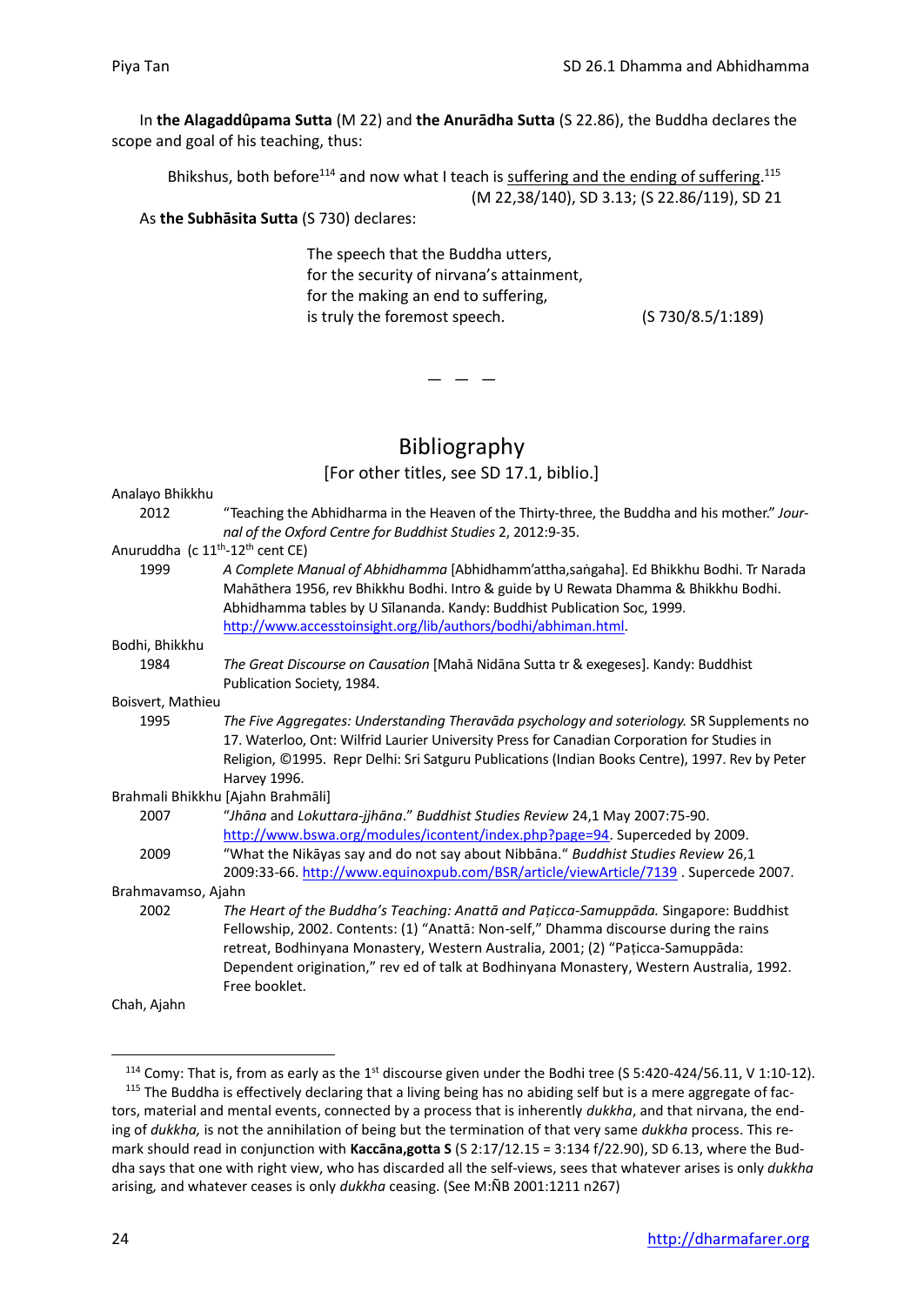| 1985                            | A Still Forest Pool: The insight meditation of Achaan Chah. Compiled & ed Jack Kornfield & Paul<br>Breiter. Wheaton, IL: Theosophical Publishing House, 1985. Various reprs.                                                                                                      |
|---------------------------------|-----------------------------------------------------------------------------------------------------------------------------------------------------------------------------------------------------------------------------------------------------------------------------------|
| Cousins, Lance S                |                                                                                                                                                                                                                                                                                   |
| 1995                            | "Abhidhamma," in J R Hinnells (ed), A New Dictionary of Religions. Oxford & Cambridge, MA:<br>Blackwell, 1995.                                                                                                                                                                    |
| Dhammika, S                     |                                                                                                                                                                                                                                                                                   |
| 1999                            | Middle Land, Middle Way: A pilgrim's guide to the Buddha's India. [1992] Rev ed Kandy:<br>Buddhist Publication Society, 1999.                                                                                                                                                     |
| Frauwalnner, Erich              |                                                                                                                                                                                                                                                                                   |
|                                 | 1971+1972 Abhidharma-Studien IV. Der Abhidharma der anderen Schulen. WZKS 15, 1971:103-121; 16,<br>1972:95-152                                                                                                                                                                    |
| 1995                            | Studies in Abhidhamma Literature and the Origins of Buddhist Philosophical Systems. Tr from<br>German by Sophie Francis Kidd. Albany, NY: State Univ of New York, 1995.                                                                                                           |
| Geiger, Magdalena & Wilhelm     |                                                                                                                                                                                                                                                                                   |
| 1920                            | Pāli Dhamma vornehmlich in der Kanonischer Literatur, Abhandlungen der Bayerischen<br>Akademie der Wissenschaften, Philosophisch-Philologische und Historische, Klasse 31 Band,<br>1 Abhandlung, Munich, 1920.                                                                    |
| Gethin, Rupert                  |                                                                                                                                                                                                                                                                                   |
| 1992                            | "The Mātikās: Memorization, mindfulness and the list." In J Gyatso (ed), In the Mirror of<br>Memory, Albany, NY: State University of New York Press, 1992:149-172.                                                                                                                |
| 1998                            | Foundations of Buddhism. Oxford: Oxford University Press, 1998. 350 pages, 3 maps, 196mm x<br>129mm.                                                                                                                                                                              |
| 2002                            | Intro to Summary of the Topics of Abhidhamma [Abhidhamm'attha,sangaha tr] & Exposition<br>of the Topics of Abhidhamma [Abhidhamm'attha Vibhāvinī, tr], Oxford: Pali Text Society,<br>2002:xii-xxi.                                                                                |
| 2005                            | "On the nature of dhammas: A review article." [A response to Noa Ronkin, Early Buddhist<br>Metaphysics: The making of a philosophical tradition. London & NY: RoutledgeCurzon, 2005.<br>xii 279 pp.] Buddhist Studies Review 22 2005:175-194.                                     |
| Gombrich, R F                   |                                                                                                                                                                                                                                                                                   |
| 1996                            | How Buddhism Began: The conditioned genesis of the early teachings. Jordan Lectures in<br>Comparative Religion XVII. London & Atlantic Heights, NJ: Athlone, 1996.                                                                                                                |
| Hamilton, Sue [Susan]           |                                                                                                                                                                                                                                                                                   |
| 1996a                           | Identity and Experience: The constitution of the human being according to early Buddhism.<br>London: Luzac Oriental, 1996. See esp pp1-41 (ch 1) & pp121-137 (ch 6).                                                                                                              |
| 2003                            | Early Buddhism: A new approach. The I of the Beholder. Richmond, Surrey: Curzon, 2003.                                                                                                                                                                                            |
| Harvey, [Brian] Peter, 1951-    |                                                                                                                                                                                                                                                                                   |
| 1993                            | "The mind body relationship in Pali Buddhism: A philosophical investigation." Asian Philosophy<br>3,1 1993:29-41. http://pears2.lib.ohio-state.edu/FULLTEXT/cf eng.htm.                                                                                                           |
| 1996                            | Book review of The Five Aggregates: Understanding Theravada Psychology and Soteriology by<br>Mathieu Boisvert [Editions SR vol 17, Canadian Corporation for Studies in Religion. Waterloo,<br>Ontario: Wilfrid Laurier Press, 1995]. In Journal of Buddhist Ethics 3 1996: 91-97. |
| Hinüber, Otto von               |                                                                                                                                                                                                                                                                                   |
| 1994                            | "Vinaya und Abhidhamma," Studien iur Indologie und Iranistik (Festshrift G Buddruss),<br>1994:109-122.                                                                                                                                                                            |
| Horner, I B                     |                                                                                                                                                                                                                                                                                   |
| 1941                            | "Abhidhamma abhivinaya in the first two Pitakas of the Pali Canon," Indian Historical<br>Quarterly 17,3 Sep 1941:291-310: http://www.buddhanet.net/budsas/ebud/ebsut064.htm.                                                                                                      |
| Karunadasa, Y                   |                                                                                                                                                                                                                                                                                   |
| 1967<br>1996                    | Buddhist Analysis of Matter. Colombo: Dept of Cultural Affairs, 1967.<br>The Dhamma Theory: Philosophical cornerstone of the Abhidhamma. [Earlier version                                                                                                                         |
|                                 | published by the Shin Buddhist Comprehensive Research Institute, Annual Memoirs.] Wheel<br>412/413. Kandy: Buddhist Publication Society, 1996.                                                                                                                                    |
| Kornfield, Jack; & Paul Breiter |                                                                                                                                                                                                                                                                                   |
| 1985                            | $\rightarrow$ Ajahn Chah 1985.                                                                                                                                                                                                                                                    |
| Moult, Robert Carleton          |                                                                                                                                                                                                                                                                                   |
| 2006                            | "Glimpses into the origin and development of the Abhidhamma." Sāsanārakkha Newszine 6,<br>Jul 2006:40-43.                                                                                                                                                                         |